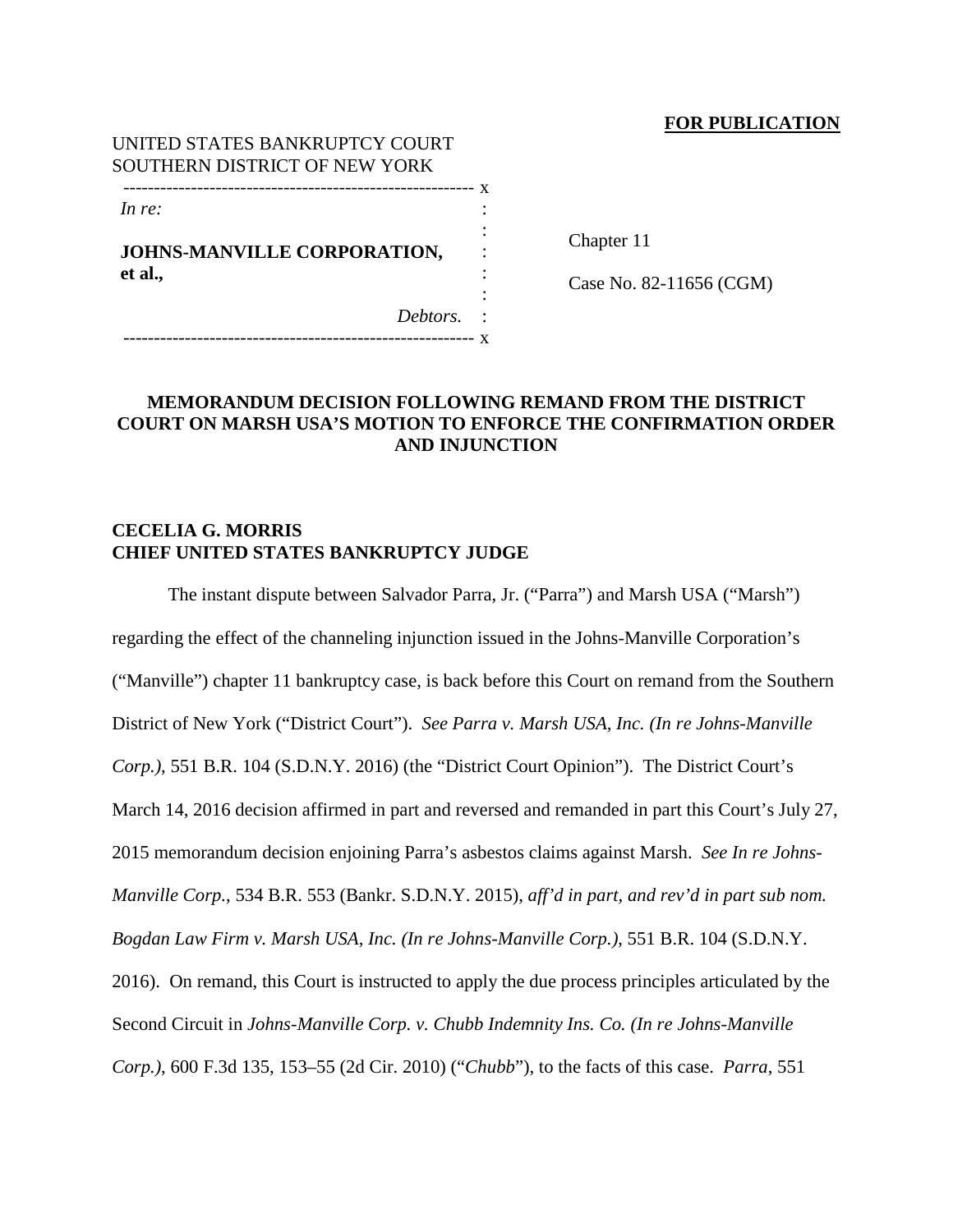B.R. at 123. As part of the due process analysis, this Court is encouraged to determine whether the future claims representative ("Future Claims Representative") appointed in the Manville case was actually charged with representing the future claimants' *in personam* claims against a settling insurer, and, if so, whether the quality of that representation satisfied due process concerns. *Id.* at 123–24. The District Court also gave this Court the option "consider whether a denial of due process would have resulted in prejudice." *Id.* at 124.

#### **JURISDICTION**

This Court has subject matter jurisdiction pursuant to 28 U.S.C. § 1334(a), 28 U.S.C. § 157(a) and the Standing Order of Reference signed by Chief Judge Loretta A. Preska dated January 31, 2012. This is a "core proceeding" under 28 U.S.C. § 157(b)(2)(A), involving matters concerning the administration of the estate. Further, the Supreme Court has held in prior litigation arising out of this very case that this Court has "jurisdiction to interpret and enforce its own prior orders." *Travelers Indem. Co. v. Bailey*, 557 U.S. 137, 151 (2009) (citing *Local Loan Co. v. Hunt*, 292 U.S. 234, 239 (1934)).

#### **BACKGROUND**

At the hearing on June 1, 2017, the Court read into the record the procedural posture of the case and the relevant facts that color the instant dispute. For purposes of completeness, the background portion of the record already established at the June 1, 2017 hearing is repeated herein.

#### **THE MANVILLE BANKRUPTCY**

The instant dispute arises out of more than thirty years of litigation in the Johns-Manville Corporation's ("Manville") chapter 11 bankruptcy case. *See In re Manville Forest Prods. Corp.*, 31 B.R. 991, 992 (S.D.N.Y. 1983); *In re Johns-Manville Corp.*, 36 B.R. 727, 729 (Bankr.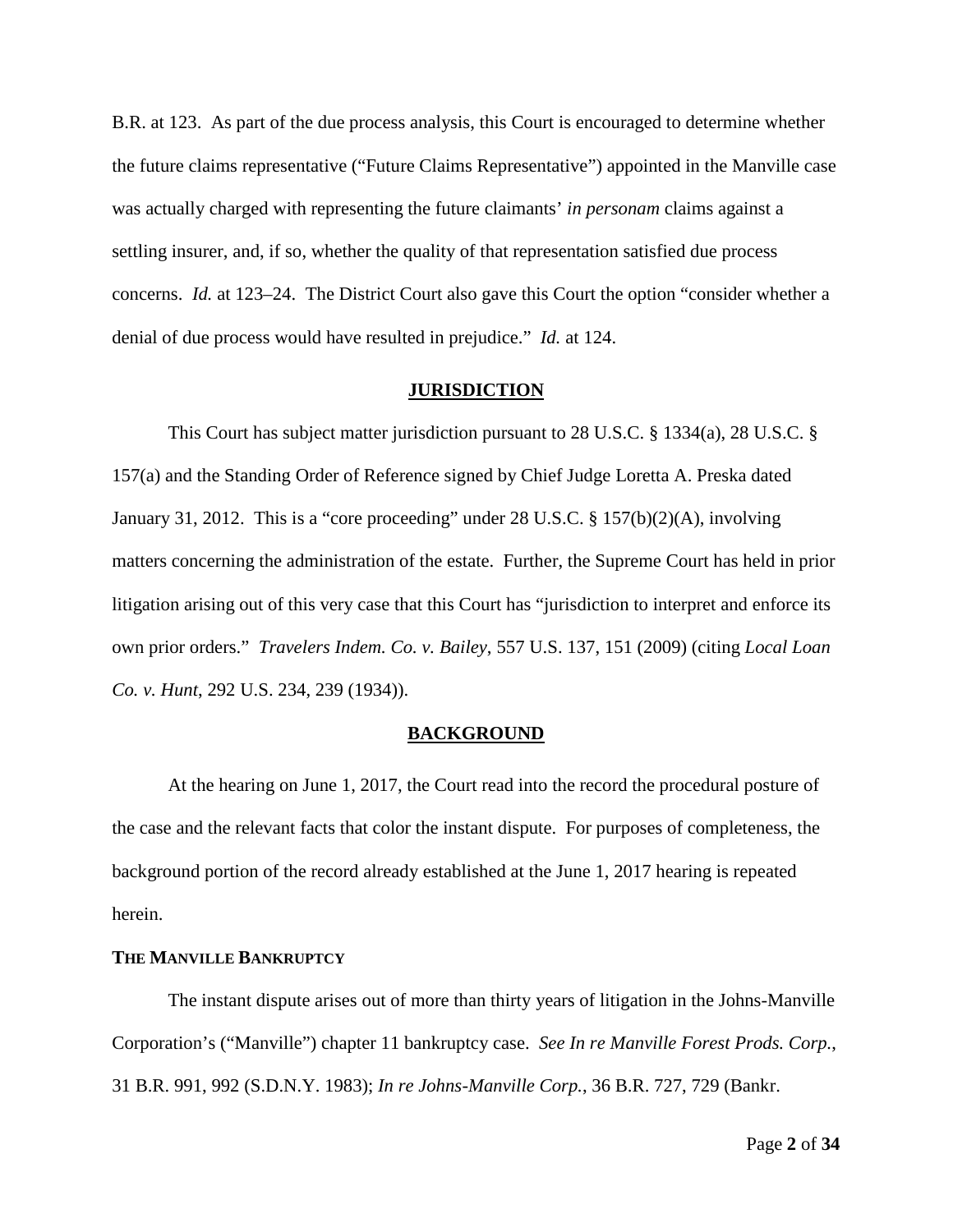S.D.N.Y. 1984); *In re Johns-Manville Corp.* 97 B.R. 174, 176 (Bankr. S.D.N.Y. 1989).

Although Manville's reasons for filing are no secret, it bears repeating here.

Before filing for bankruptcy, Manville was the largest producer and provider of asbestos in the world. *GAF Corp. v. Johns-Manville Corp. (In re Johns-Manville Corp.)*, 26. B.R. 405, 407 (Bankr. S.D.N.Y 1983), *aff'd sub nom. Johns-Manville Corp. v. Asbestos Litig. Grp. (In re Johns-Manville Corp.)*, 40 B.R. 219 (S.D.N.Y. 1984); *see also In re Johns-Manville Corp.*, 2004 Bankr. LEXIS 2519, at \*7 (citations omitted). Manville's asbestos was used widely throughout many industries for decades in the United States. *Manville Corp. v. Equity Sec. Holders Comm. (In re Johns-Manville Corp.)*, 66 B.R. 517, 521 (Bankr. S.D.N.Y. 1986). The medical dangers associated with exposure to asbestos were not well known until latent asbestos injuries began to manifest across the country in the 1960s. *In re Asbestos Prods. Liab. Litig.*, 771 F. Supp. 415, 418 (J.P.M.L. 1991) (quoting Judicial Conf. of the U.S., Report of the Judicial Conference Ad Hoc Committee on Asbestos Litigation 1–3 (1991)). "The health risks caused by asbestos were finally given broad acknowledgment on the legal front in 1973, when the United States Court of Appeals for the Fifth Circuit issued its landmark decision in *Borel*." *In re Johns-Manville Corp.*, 552 B.R. 221, 226 (Bankr. S.D.N.Y. 2016) (citing *Borel v. Fibreboard Paper Prod. Corp.*, 493 F.2d 1076 (5th Cir. 1973)). The Fifth Circuit's decision affirmed a jury verdict finding Manville strictly liable for the plaintiff's personal injuries resulting from asbestos exposure. *Borel*, 493 F.2d at 1086. After *Borel*, asbestos litigation ballooned. *See* Patrick M. Hanlon & Anne Smetak, *Asbestos Changes*, 62 N.Y.U. Ann. Surv. Am. L. 525, 526–27 (2007).

Over the years asbestos litigation began to change shape. By the 1980s, "asbestos producers coalesced into an industry-wide consortium, presenting a unified litigation front." *In re Johns-Manville Corp.*, 552 B.R. 221, 227 (Bankr. S.D.N.Y. 2016) (citing John C. Coffee, Jr.,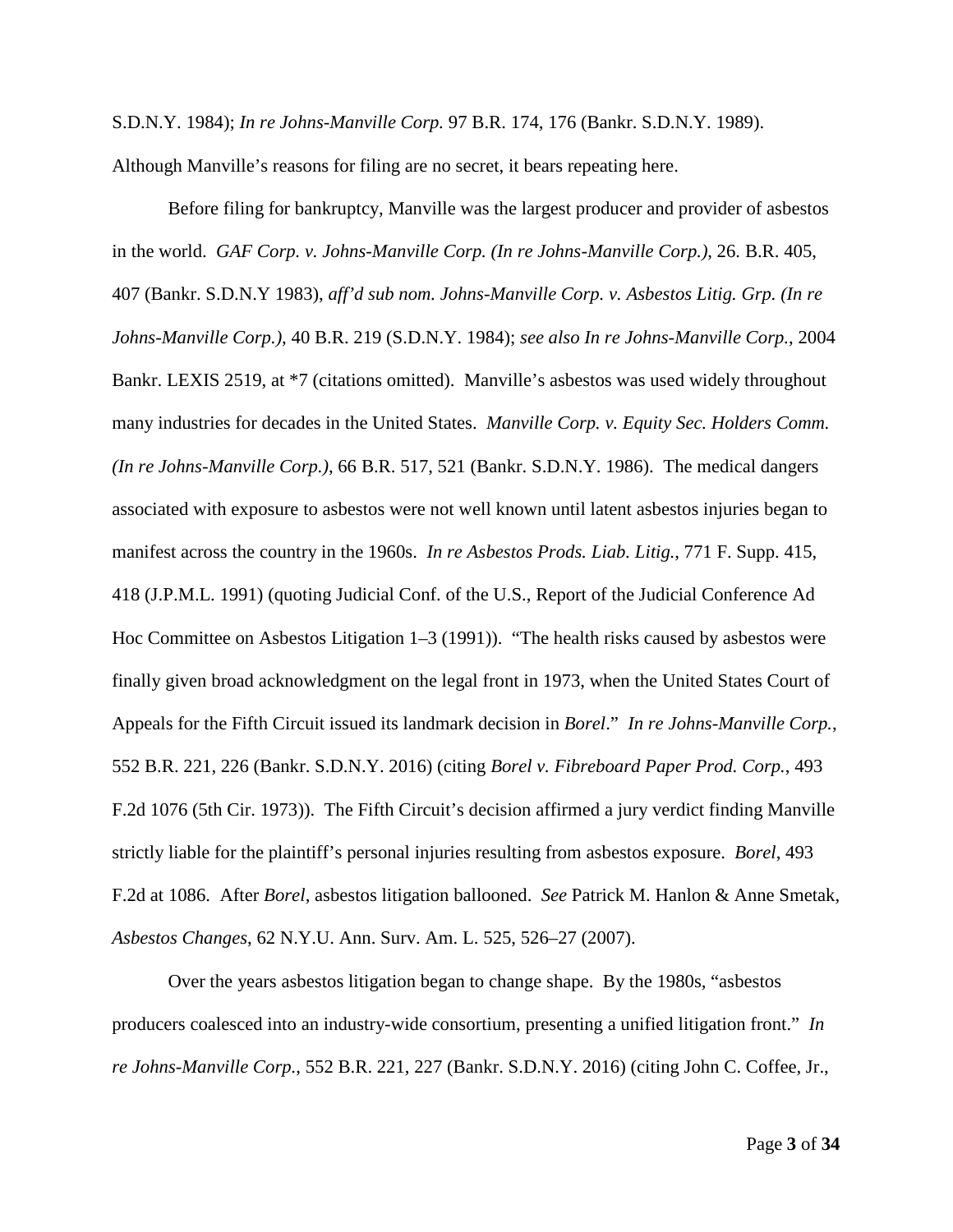*Class Wars: The Dilemma of the Mass Tort Class Action*, 95 Colum. L. Rev. 1343, 1364–66 (1995)). "Counsel for asbestos plaintiffs were also operating on a narrow playing field. There were fewer than 50 firms representing asbestos plaintiffs, with most cases concentrated in the hands of a few." *In re Johns-Manville Corp.*, 552 B.R. 221, 227 (Bankr. S.D.N.Y. 2016) (citing Coffee, *supra*, at 1364-65, 1392 & nn.187-88 (citations omitted); *Amchem Prods. v. Windsor*, 521 U.S. 591, 599 (1997)).

While litigation between the asbestos producers' consortium and the asbestos-plaintiffs' firms continued, Manville and its insurers fought over who should bear the costs of the asbestos litigation against Manville. *See In re Johns-Manville Corp.*, 552 B.R. 221, 227 (Bankr. S.D.N.Y. 2016) (citing *In re Johns-Manville Corp.*, 36 B.R. 743, 750 (Bankr. S.D.N.Y. 1984)).

Manville filed for chapter 11 bankruptcy on August 26, 1982 due to the looming "spectre of proliferating, overburdening [asbestos] litigation to be commenced in the next 20–30 years, which litigation would be beyond [Manville's] ability to manage, control, and pay for . . . ." *In re Johns-Manville Corp.*, 36 B.R. 743, 745 (Bankr. S.D.N.Y. 1984), *aff'd*, 52 B.R. 940 (S.D.N.Y. 1985); *see also In re Johns-Manville Corp.*, 36 B.R. 727, 729 (Bankr. S.D.N.Y. 1984). "Manville's financial inability to resolve the impending asbestos claims was a result of 'the insurance industry's general disavowal of liability to Manville on policies written for this very purpose.'" *Bogdan Law Firm v. Bevan & Assocs., LPA (In re Johns-Manville Corp.)*, 2016 Bankr. LEXIS 3145, at \*3 (Bankr. S.D.N.Y. Aug. 26, 2016) (quoting *In re Johns-Manville Corp.*, 36 B.R. 727, at 729). In other words, it was not the asbestos lawsuits themselves but the "*inability* to look to at least \$600 million in insurance coverage . . ." that brought Manville to its knees. *In re Johns-Manville Corp.*, 36 B.R. 743, at 750 (citations omitted) (emphasis added).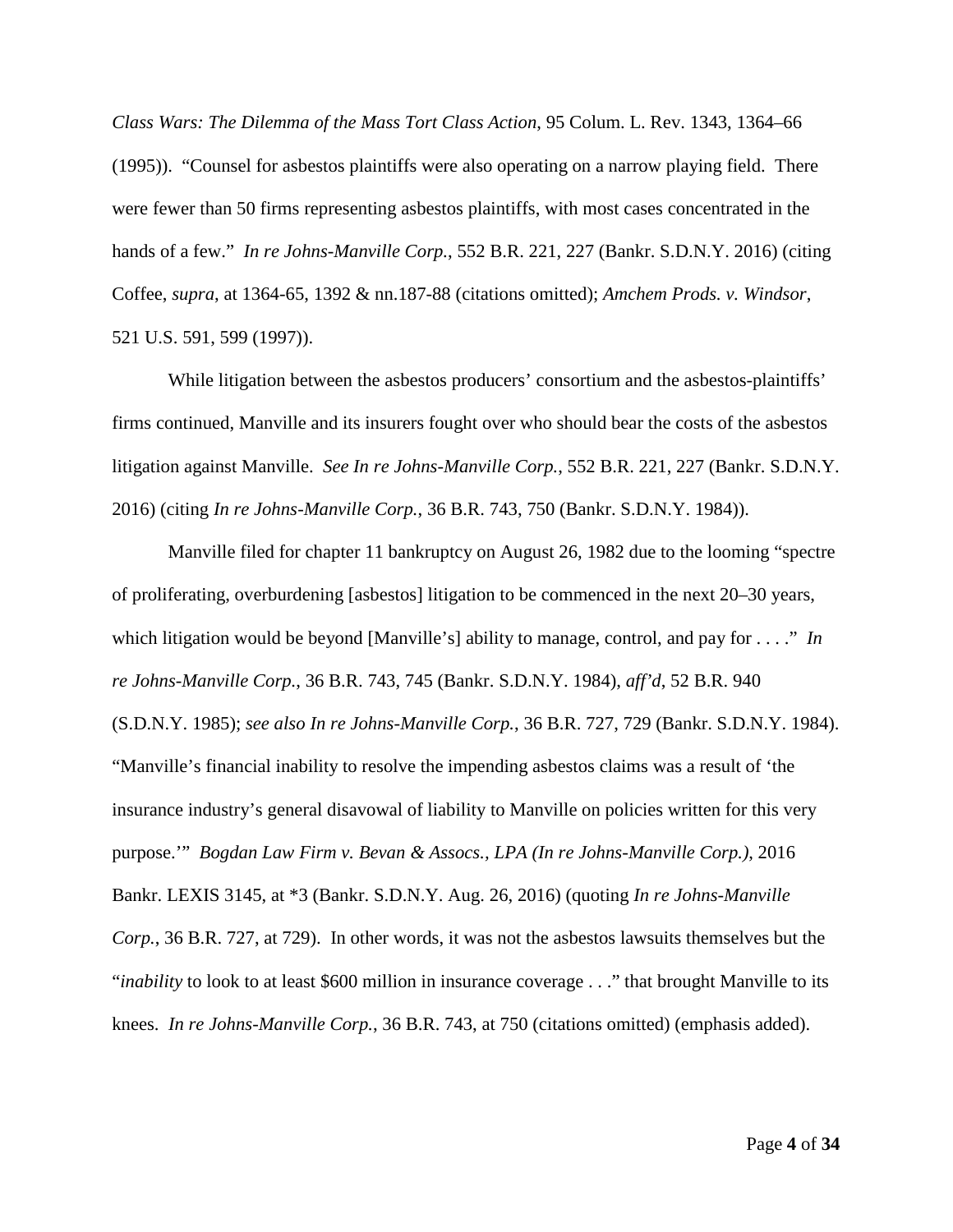Manville's insurance disputes were no small or private affair. Prior to bankruptcy, "'Manville and its insurers litigated over the scope and limits of liability coverage, and Travelers faced suits by third parties, such as Manville factory workers and vendors of Manville products, seeking compensation under the insurance policies,' as well as suits from other insurers pursuing indemnity and contribution claims." *Bogdan Law Firm v. Bevan & Assocs., LPA (In re Johns-Manville Corp.)*, 2016 Bankr. LEXIS 3145, at \*3 (Bankr. S.D.N.Y. Aug. 26, 2016) (quoting *Travelers Indem. Co. v. Bailey*, 557 U.S. 137, 141 (2009)). "As early as 1983, this Court found that any direct action suit against an insurer of Manville would negatively impact Manville's bankruptcy estate by limiting the assets available for Manville to put in trust for future asbestos claimants." *Bogdan Law Firm v. Bevan & Assocs., LPA (In re Johns-Manville Corp.)*, 2016 Bankr. LEXIS 3145, at \*4 (Bankr. S.D.N.Y. Aug. 26, 2016) (citing *Johns-Manville Corp. v. Asbestos Litig. Grp. (In re Johns-Manville Corp.)*, 33 B.R. 254, 260, 263 (Bankr. S.D.N.Y. 1983)).

This Court recognized that "any forced payment to an asbestos litigant by one of Manville's liability carriers would obviously decrease the pool and leave fewer assets remaining to be divided among other claims. This effect could seriously undermine the whole purported purpose of Manville's bankruptcy petition, to wit: reasonable compensation for all asbestos victims." *In re Johns-Manville Corp.*, 33 B.R. 254, 268 (Bankr. S.D.N.Y. 1983). "As such, the insurance policies were included as assets in Manville's bankruptcy estate." *Bogdan Law Firm v. Bevan & Assocs., LPA (In re Johns-Manville Corp.)*, 2016 Bankr. LEXIS 3145, at \*4–5 (Bankr. S.D.N.Y. Aug. 26, 2016).

This Court reasoned that "Manville's insurance policies constitute one of its largest and most significant assets and are absolutely necessary for the formulation of any reorganization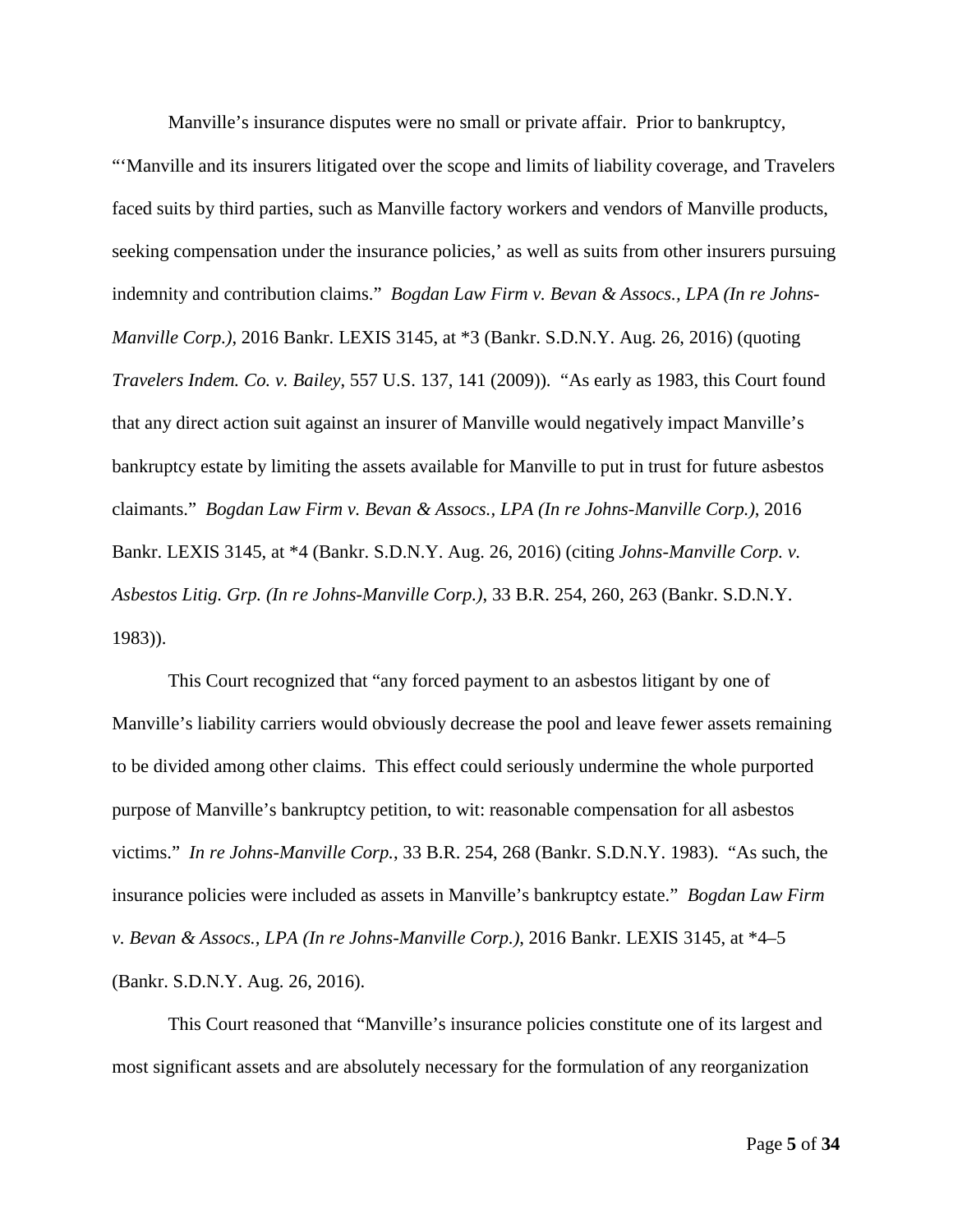plan." *Johns-Manville Corp. v. Asbestos Litig. Grp. (In re Johns-Manville Corp.)*, 33 B.R. 254, 260, 263 (Bankr. S.D.N.Y. 1983). In furtherance of this determination and to protect against the diminishment of Manville's primary assets, "this Court extended the automatic stay to cover all direct actions against Manville's insurers . . . ." *Bogdan Law Firm v. Bevan & Assocs., LPA (In re Johns-Manville Corp.)*, 2016 Bankr. LEXIS 3145, at \*3 (Bankr. S.D.N.Y. Aug. 26, 2016) (quoting *Johns-Manville Corp. v. Asbestos Litig. Grp. (In re Johns-Manville Corp.)*, 33 B.R. 254, 260, 263 (Bankr. S.D.N.Y. 1983)).

As the bankruptcy litigation unfolded, Manville's insurers agreed to settle for approximately \$770 million. *Macarthur Co. v. Johns-Manville Corp.*, 837 F.2d 89, 90 (2d Cir. 1988). "The settlements provided that, in exchange for cash payments, the insurers would be relieved of all obligations related to the disputed policies and the insurers would be protected from claims based on such obligations by injunctive orders of the Bankruptcy Court." *Id.* Marsh was included in the group of settling insurers, and executed a settlement with Manville on October 10, 1986. *See* Marsh's Mot. Enforce at 2, Aug. 6, 2010, ECF No. 3915; Marsh's Mot. Enforce, Ex. A at 153, Aug. 6, 2010, ECF No. 3916-5. Marsh paid approximately \$29.75 million as part of the settlement agreement, the proceeds of which "became the cornerstone of the Manville reorganization, providing the much-needed funding for the Manville Personal Injury Settlement Trust (the Manville "Trust") that was established for the benefit of future asbestos claimants." *Bogdan Law Firm v. Bevan & Assocs., LPA (In re Johns-Manville Corp.)*, 2016 Bankr. LEXIS 3145, at \*6 (Bankr. S.D.N.Y. Aug. 26, 2016) (citing *In re Johns-Manville Corp.*, 97 B.R. 174, 177 (Bankr. S.D.N.Y. 1989); *In re Johns-Manville Corp.*, 68 B.R. 618, 621– 22 (Bankr. S.D.N.Y. 1986)).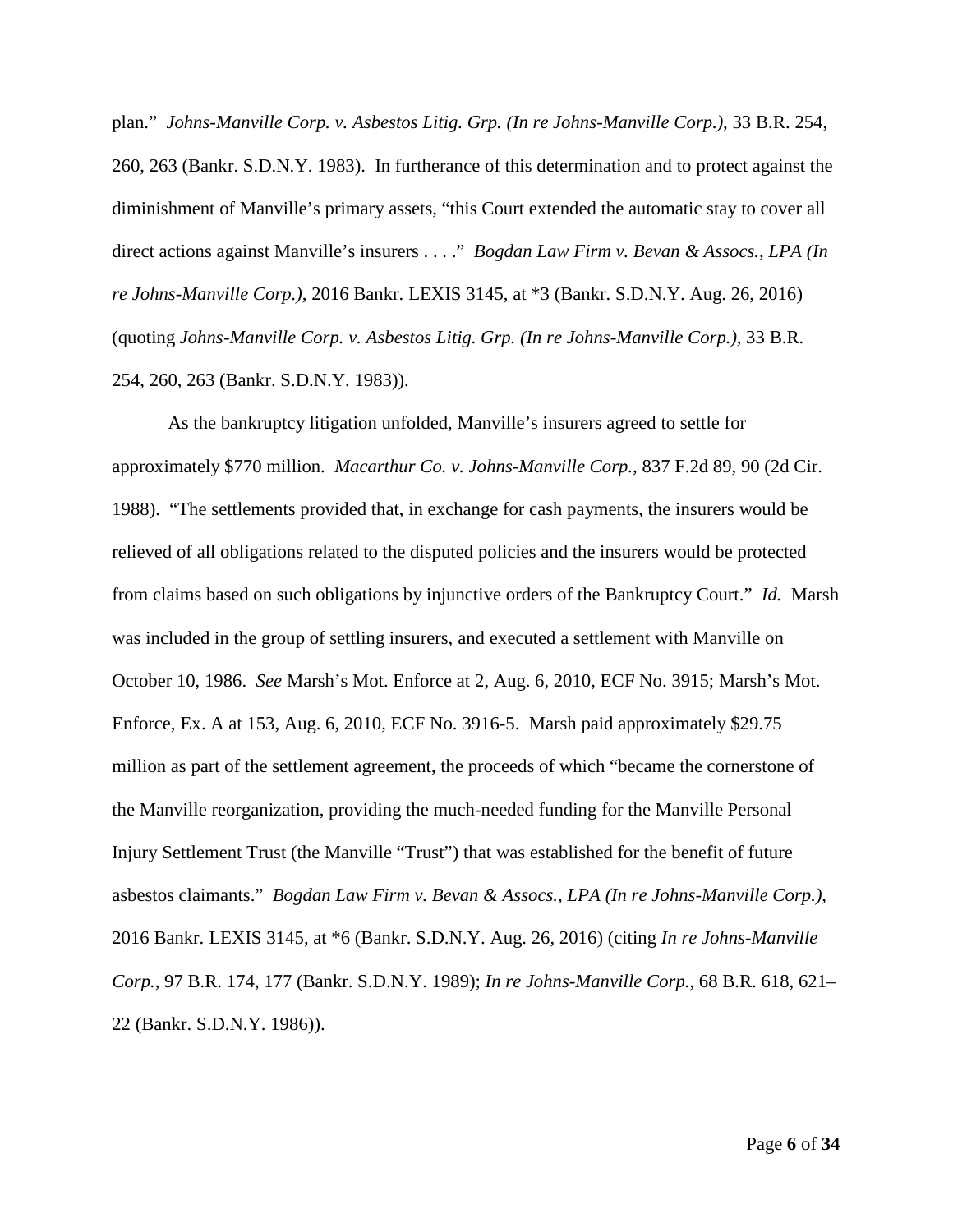The insurance settlement was so-ordered and incorporated into the confirmation order by

this Court, and

provided for the channeling of all asbestos claims against the settling insurers "based upon, arising out of, or related to any or all of the Policies" to the Manville Trust; the release of the settling insurers from any further obligations "based upon, arising out of or related to the Policies . . . and all Policy *Claims*"; and a "*permanent injunction*, specifically prohibiting all *future claims* for bad faith or insurer misconduct," and enjoining all persons from "commencing and/or continuing any suit, arbitration or other proceeding of any type or nature for Policy *Claims* against any or all members of the Settling Insurer Group . . . ."

*Bogdan Law Firm v. Bevan & Assocs., LPA (In re Johns-Manville Corp.)*, 2016 Bankr. LEXIS 3145, at \*5–6 (Bankr. S.D.N.Y. Aug. 26, 2016) (quoting *In re Johns-Manville Corp.*, 2004 Bankr. LEXIS 2519, at \*42-43 (Bankr. S.D.N.Y. Aug. 17, 2004)) (citing *In re Johns-Manville Corp.*, 68 B.R. 618, 624 (Bankr. S.D.N.Y. 1986), *aff'd* 78 B.R. 407 (S.D.N.Y 1987), *aff'd sub nom. MacArthur Co. v. Johns-Manville Corp.*, 837 F.2d 89 (2d Cir. 1988)).

"The Manville Plan, although concerned with future asbestos claimants, was also designed to treat both present asbestos claimants and future asbestos claimants equally." *In re Johns-Manville Corp.*, 552 B.R. 221, 245 (Bankr. S.D.N.Y. 2016) (citing *In re Johns-Manville Corp.*, 68 B.R. 618, 621 (Bankr. S.D.N.Y. 1986), *aff'd sub nom. In re Johns-Manville Corp.*, 78 B.R. 407 (S.D.N.Y. 1987), *aff'd sub nom. Kane v. Johns-Manville Corp.*, 843 F.2d 636 (2d Cir. 1988)). "In order to guarantee funds that would be available to both present and future asbestos claimants, the Manville Plan established two trusts, the Personal Injury Settlement Trust, ("Manville Trust") and the Manville Property Damage Trust ("Manville PD Trust")." *Id.* (citing *In re Johns-Manville Corp.*, 68 B.R. at 621; *In re Johns-Manville Corp.*, 97 B.R. 174, 176-77 (Bankr. S.D.N.Y. 1989)). The Manville Trust "draws no distinction between victims on the basis of the date of the manifestation of their disease." *In re Johns-Manville Corp.*, 68 B.R. 618, 621 (Bankr. S.D.N.Y. 1986).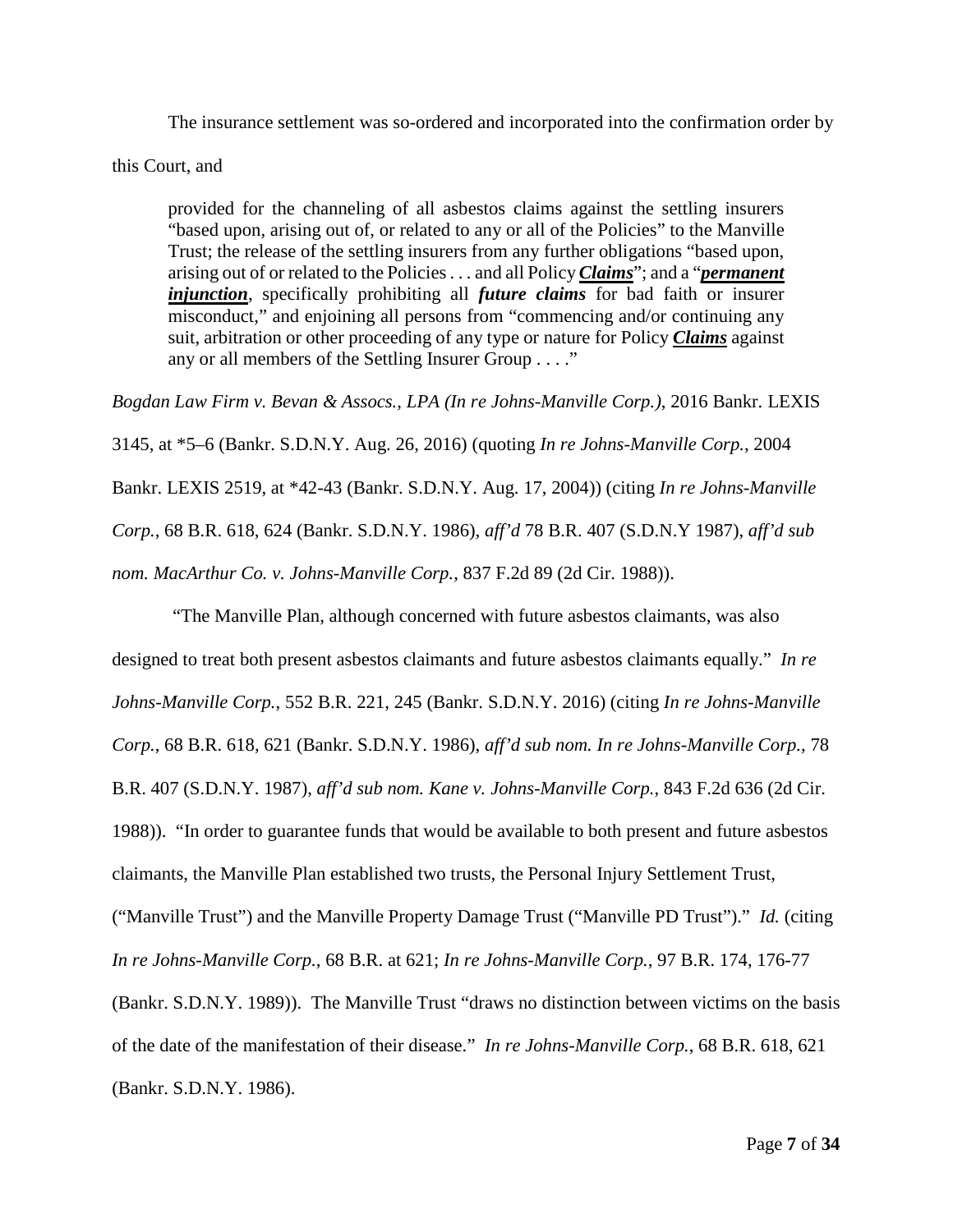The Court appointed the Future Claims Representative to represent the interests of all future claimants. The Court found that the interest of the future claimants were distinct and separate from those of the current asbestos plaintiffs. Most importantly, the Manville Plan and Confirmation Order did not discharge the claims of future asbestos claimants. *See In re Johns-Manville Corp.*, 68 B.R. 618, 628 (Bankr. S.D.N.Y. 1986) (discussing the category of "other asbestos obligations" in the Manville Plan and Trust, which covers the claims of potential future claimants). Instead,

[t]he Manville Plan and Confirmation Order incorporated a channeling injunction, which was created to preserve the rights and interests of all "future asbestos claimants," defined as persons "who had been exposed to Manville's asbestos prior to the August 1982 petition date but had not yet shown any signs of disease at that time," by channeling their claims to the Manville Trust.

*Bogdan Law Firm v. Bevan & Assocs., LPA (In re Johns-Manville Corp.)*, 2016 Bankr. LEXIS

3145, at \*6-7 (U.S. Bankr. S.D.N.Y. Aug. 26, 2016) (quoting *Kane v. Johns-Manville Corp.*, 843

F.2d 636, 639 (2d Cir. 1988)).

The 1986 Orders, which include the Manville Plan, Trust documents, the Confirmation

Order, and incorporated Insurance Settlement Order, barred claims by future asbestos claimants

against settling insurers. The Second Circuit clearly stated and left no room for confusion, in

*Macarthur*, when it affirmed and held that the 1986 Orders

do not offer the umbrella protection of a discharge in bankruptcy. Rather, they preclude only those suits against the settling insurers that arise out of or relate to Manville's insurance policies. Moreover, claims against the insurers based on Manville's policies are not extinguished; they are simply channeled away from the insurers and redirected at the proceeds of the settlement.

*Macarthur Co. v. Johns-Manville Corp.*, 837 F.2d 89, 91 (2d Cir. 1988). That case was brought

by a distributor of Manville's asbestos, who claimed to be co-insured under Manville's policies.

MacArthur asserted the Bankruptcy Court lacked jurisdiction or authority to enter the Insurance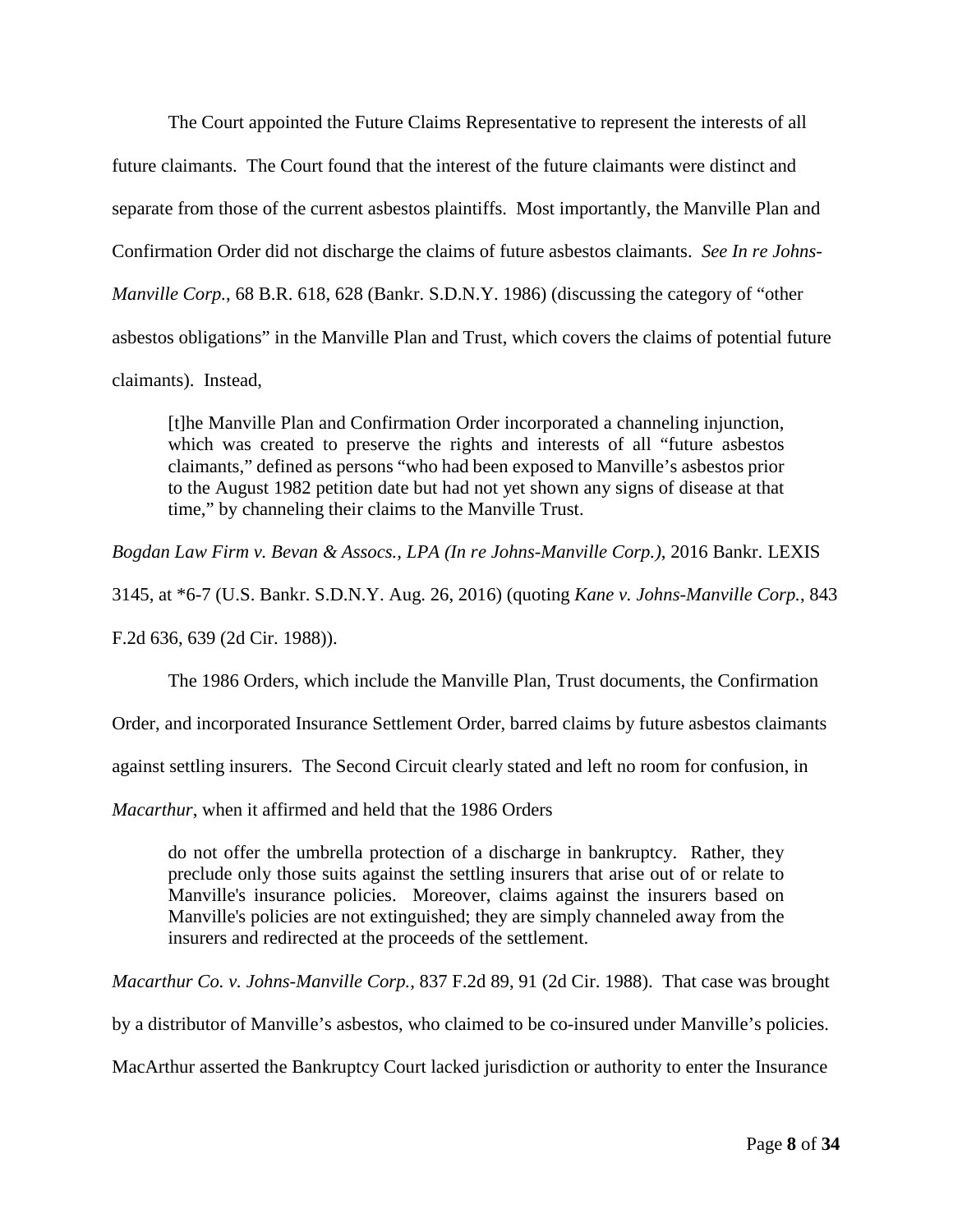Settlement Order. In rejecting MacArthur's claims, the Second Circuit reasoned that

"MacArthur's rights as an insured vendor are completely derivative of Manville's rights as the

primary insured. Such derivative rights are no different in this respect from those of the asbestos

victims who have already been barred from asserting direct actions against the insurers." *Id.* at

92 (citations omitted). In denying MacArthur's objection, the Second Circuit likened

MacArthur's rights to those of the asbestos victims, who were also barred from directly suing the insurers.

Despite the Second Circuit's holding in *Macarthur*, asbestos plaintiffs continued to file so-called "direct" actions against Manville's insurers, including Travelers Indemnity Company, Travelers Casualty and Surety Company, and other affiliates ("Travelers").

These post-confirmation "direct action" lawsuits against Travelers asserted socalled "novel" legal theories in an attempt to hold the insurer directly liable for its own alleged misconduct. The direct actions fell into two categories—those asserting statutory causes of action and those based on common law claims. Both types of actions argued that Travelers had conspired with Manville to suppress evidence Manville was aware of the hazards of asbestos, and had engineered a fraudulent "no duty to warn" defense.

*Bogdan Law Firm v. Bevan & Assocs., LPA (In re Johns-Manville Corp.)*, 2016 Bankr. LEXIS

3145, at \*7 (Bankr. S.D.N.Y. Aug. 26, 2016) (citing 2004 Bankr. LEXIS 2519 at \*48–60).

In 2002, Travelers filed a motion to enforce the injunction contained in the 1986 Orders.

*See* Mot. Temp. Restraining Order, Dkt. No. 3413. Ultimately this led to an agreement between

Travelers and the asbestos victims, affirmed by the Bankruptcy Court in a thorough decision

issued after an evidentiary trial. *In re Johns-Manville Corp.*, 2004 Bankr. LEXIS 2519, at \*113

(Bankr. S.D.N.Y Aug. 17, 2004), *aff'd in part, vacated in part*, 340 B.R. 49 (S.D.N.Y. 2006),

*vacated sub nom. Johns-Manville Corp. v. Chubb Indem. Ins. Co. (In re Johns-Manville Corp.)*,

517 F.3d 52 (2d Cir. 2008), *rev'd and remanded sub nom. Travelers Indem. Co. v. Bailey*, 557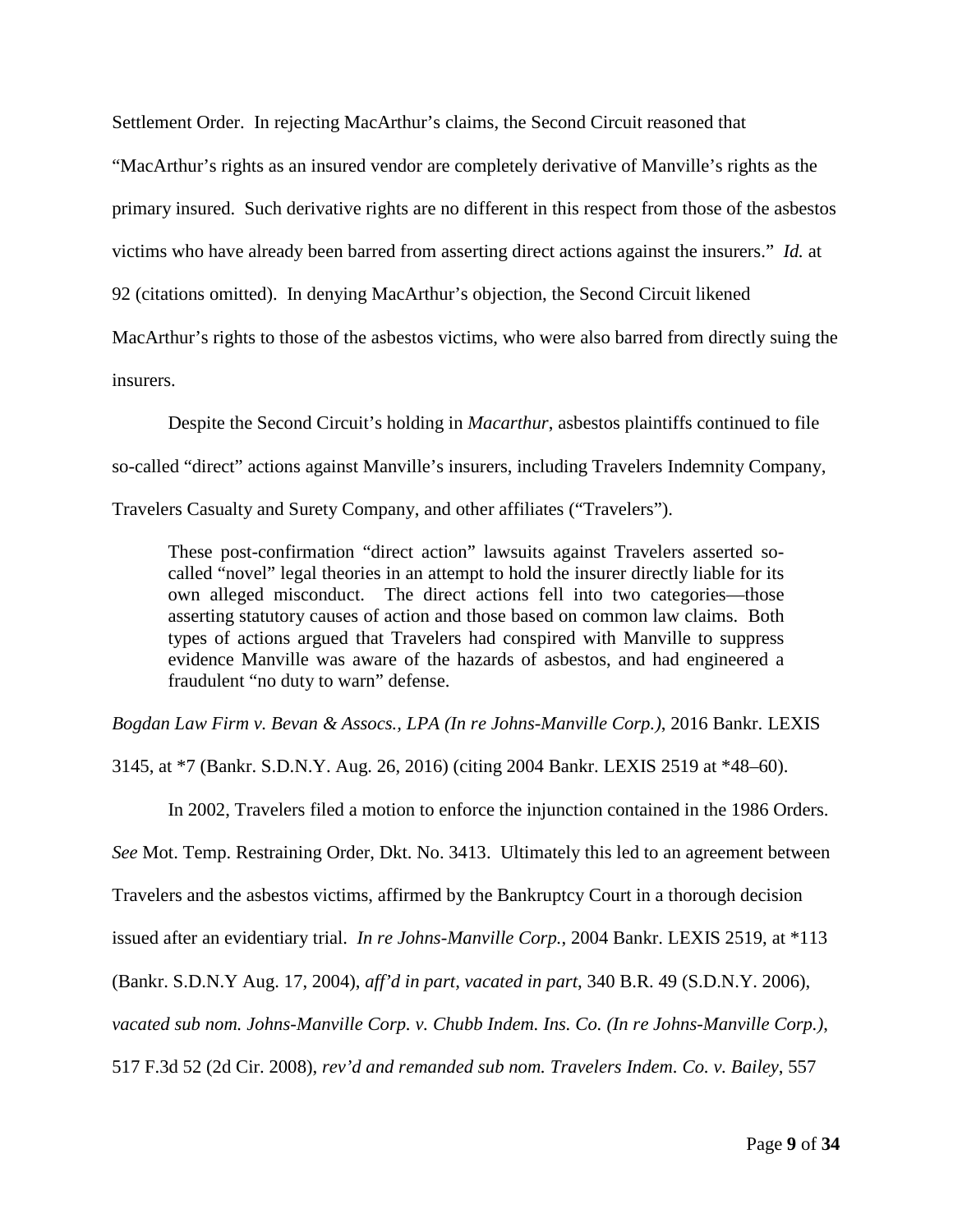U.S. 137, 129 S. Ct. 2195, 174 L. Ed. 2d 99 (2009)). This Court's decision and order found that the direct action suits against settling insurers had always been barred. The decision was appealed by a non-settling insurer, Chubb, to the District Court. The District Court affirmed that order in part and vacated it in part. *In re Johns-Manville Corp.*, 340 B.R. 49 (S.D.N.Y. 2006). The District Court's decision was then appealed to the Second Circuit.

On appeal to the Second Circuit, the Circuit reversed the Bankruptcy Court and the District Court's conclusion that Chubb, a non-settling insurer, could not bring contribution and indemnification claims against Travelers.<sup>[1](#page-9-0)</sup> Johns-Manville Corp. v. Chubb Indem. Ins. Co. (In re *Johns-Manville Corp.)*, 517 F.3d 52 (2d Cir. 2008). The Second Circuit held that the Bankruptcy Court had exceeded its subject matter jurisdiction in entering the 1986 Orders, when it released the settling insurers from all claims relating to or arising from their insurance relationship with Manville. On appeal, the Supreme Court reversed the Second Circuit and held that the 1986 orders were final orders, entitled to *res judicata* and not subject to collateral attack. *Travelers Indem. Co. v. Bailey*, 557 U.S. 137 (2009). The Supreme Court did not determine whether all parties actually received notice sufficient to satisfy due process concerns, and remanded that issue to the Second Circuit. *Id.* at 155.

On remand from the Supreme Court, the Second Circuit determined that its holding in MacArthur did not foreclose Chubb's due process argument and that Chubb was not barred from asserting *in personam* claims against Travelers for contribution and indemnification even though those claims are purported to be barred by the 1986 Orders. *Johns-Manville Corp. v. Chubb Indemnity Ins. Co. (In re Johns-Manville Corp.)*, 600 F.3d 135, 158 (2d Cir. 2010). The Second

<span id="page-9-0"></span><sup>&</sup>lt;sup>1</sup> Chubb was a codefendant with Travelers in certain common law direct asbestos related actions filed in state courts against insurers directly and was seek indemnification and contribution from Travelers.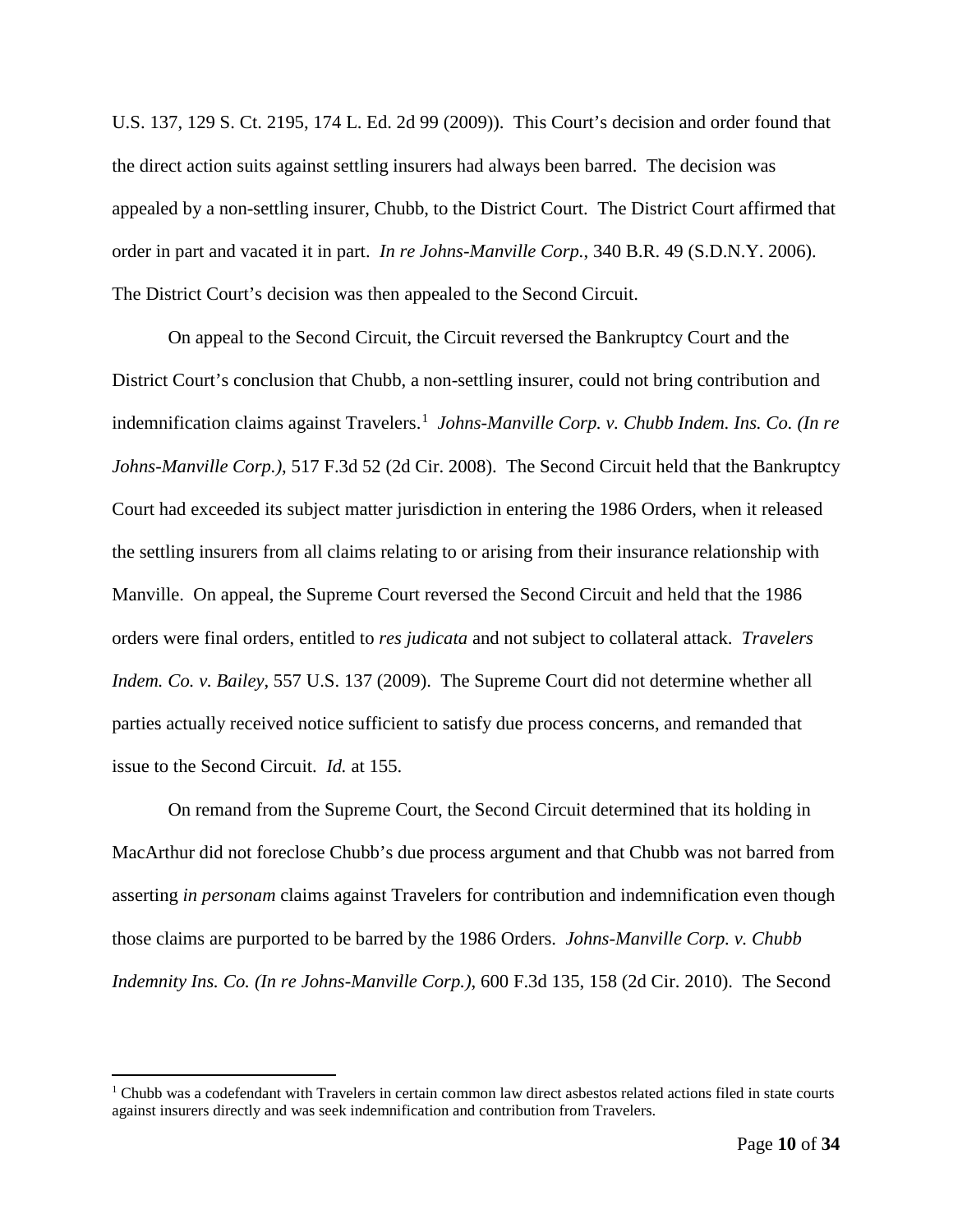Circuit then reversed the District Court's March 28, 2006 order and remanded *Chubb* back to the District Court. *Id.* at 159.

The Second Circuit's holding in *Chubb*, emboldened Parra to bring an action against a settling insurer in Mississippi alleging the same conspiracy and negligence-type claims that this Court dealt with in 2004. *See* Parra Resp., ECF No. 3919 at 5 ("arguing "that it is incumbent on this Court to conduct that analysis and to determine whether the future claims representative appointed in the 1986 bankruptcy case was charged with representing future asbestos claimants (who may or may not have future claims against Johns-Manville) with respect to their claims against Marsh for Marsh's independent wrongful conduct" and citing *Johns-Manville Corp. v. Chubb Indemnity Ins. Co. (In re Johns-Manville Corp.)*, 600 F.3d 135, 158 (2d Cir. 2010)).

#### **CURRENT DISPUTE**

On February 10, 2010, Parra filed a complaint against Marsh USA ("Marsh") and others in the Circuit Court of Jones County, Mississippi ("Mississippi Litigation"). Parra claimed to have been exposed to asbestos while working as an insulator at various jobsites in Louisiana, Mississippi, Oklahoma, and Texas during the late 1960s and early 1970s. Marsh's Mot. Enforce, Ex. E at  $\P$  2,  $\P$  14, Aug. 6, 2010, ECF No. 3916-5. Parra claims that as a direct and proximate result of inhaling, ingesting, and general exposure to asbestos, he received injuries including asbestosis, impaired pulmonary capacity, reduced lung volume, interstitial lung fibrosis, injury to lung tissue and/or pleura, increased risk for cancer, and physical and mental anguish associated with any of the aforementioned conditions. *Id.* at **[15.** Parra's complaint further alleges loss of wages and earning power, future medical expenses and loss of enjoyment of life. *Id.* at ¶ 16. Parra asserts that due to the long latency period, Parra only recently discovered his injuries. *Id.*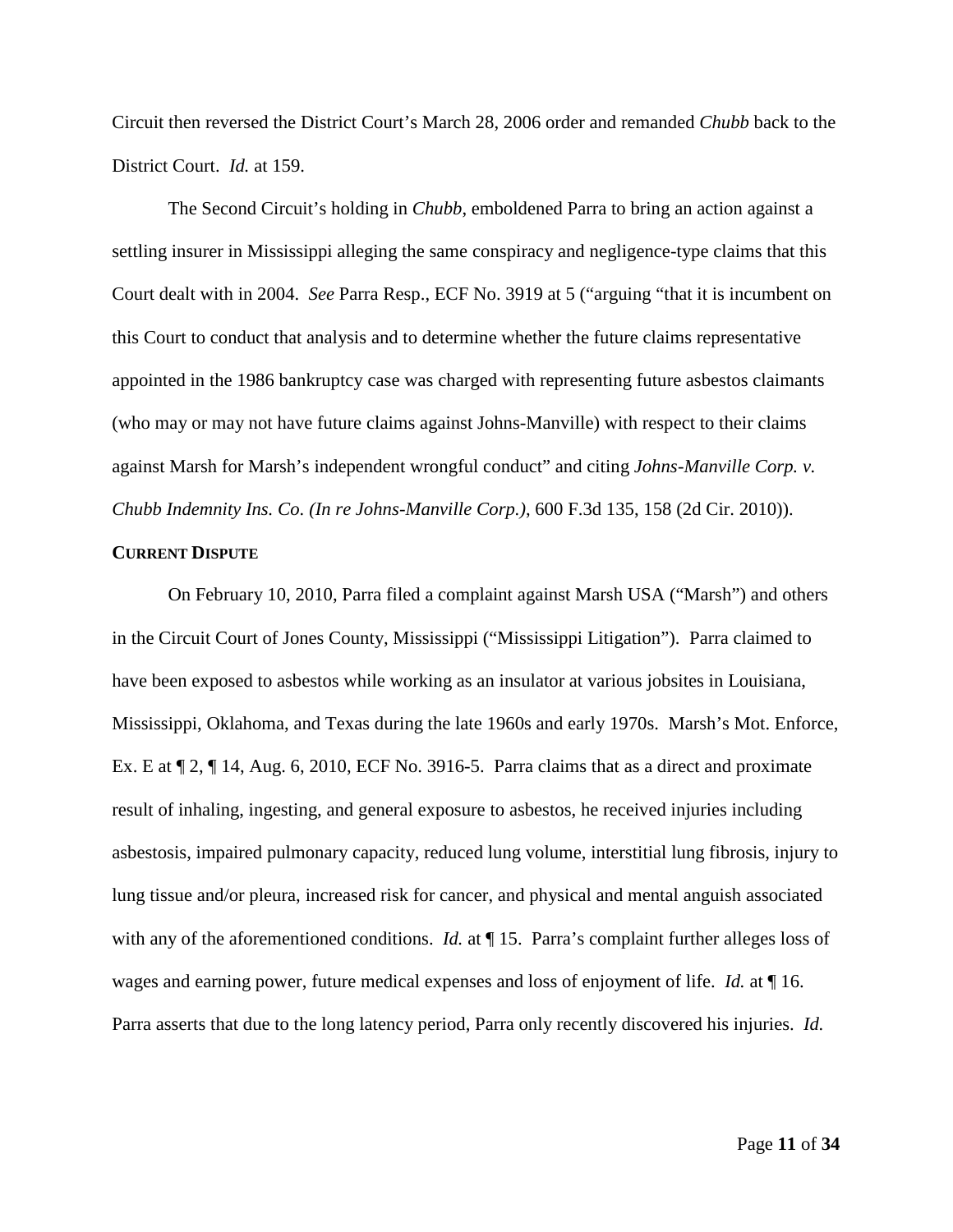All of the defendants sued by Parra in the Mississippi Litigation were producers,

distributors, or insurers of asbestos products. *Id.* at ¶ 8. Parra asserts that all of the defendants "knew or should have known through industry and medical studies . . . of the health hazards . . . inherent in the asbestos-containing products." *Id.* at  $\P$  12. Parra's state court claims against Marsh seek to hold Marsh liable for its "negligent undertakings, conspiracy, aiding, and abetting courses of conduct," to conceal the known health hazards of asbestos from the public. *Id.* at ¶ 34. Parra alleges that Marsh "aided and abetted" and "conspired with" the Defendants and other entities "such as Johns Manville" to hide the effects of Parra's exposure to asbestos from materials including, but not limited to, Johns-Manville products. *Id.* at ¶ 33, 34, 53. Parra's state court complaint details Marsh's forty year insurance relationship with Manville, stating that it was unique, and that Marsh learned of the health hazards of asbestos through its dealings with Manville. *Id.* at ¶ 76-86.

On August 6, 2010, Marsh filed a motion in the Bankruptcy Court to enforce the channeling injunction and other orders entered in connection with the chapter 11 cases of Johns-Manville Corporation ("Manville"). Mot. Authorize, ECF No. 3915. In the motion, Marsh argued that Parra's claims against Marsh were barred by the channeling injunction and incorporated so-ordered settlements amongst Manville's insurers. *Id.* at 2. In response, Parra argued that Marsh was required to file an adversary; Parra was entitled to conduct discovery; Parra's claims were not barred by the 1986 channeling injunction and orders; and, even if technically covered by the 1986 orders, Parra did not receive notice sufficient to satisfy constitutional due process. Parra Resp., ECF No. 3919.

On July 27, 2015, this Court entered a memorandum decision, holding that (1) Marsh was not required to file an adversary proceeding as the Court was interpreting the scope of an existing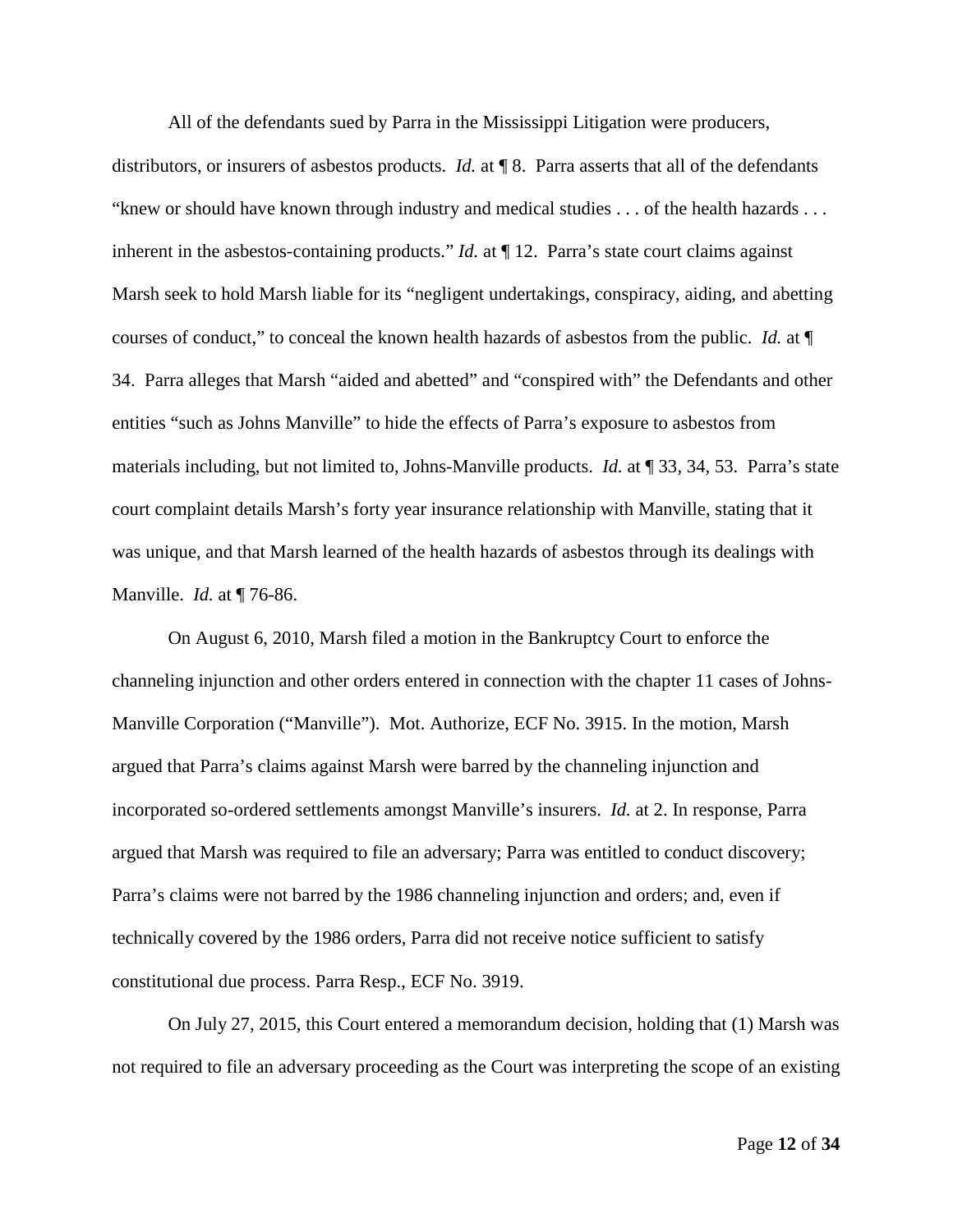injunction issued by this Court in the 1986 orders; (2) Parra was not entitled to discovery to develop an evidentiary record as this Court conducted extensive evidentiary hearings and issued findings of facts and conclusions of law interpreting the scope of the 1986 orders on this very issue in 2004, allowing this Court to determine from the facts alleged in Parra's complaint whether the claims were barred by the 1986 orders; (3) that the 1986 orders barred Parra's claims against Marsh; (4) Parra's due process rights were not violated; and (5) the Court would not limit Parra's right to amend his complaint in the Mississippi Litigation. *See* Mem. Dec., ECF No. 4171.

Parra appealed items (1) through (4) of this Court's July 27, 2015 decision to the District Court on August 19, 2015. Ntc. Appeal, ECF No. 4147. The District Court issued an opinion on April 11, 2016. Order U.S. Dist. Court, ECF No. 4229. The District Court affirmed this Court as to the first three issues. The District Court specifically held that no discovery was needed and that "[t]he allegations in Parra's Complaint are sufficient to establish the required nexus" between Parra's claims against Marsh and Marsh's insurance relationship with Manville, as the 1986 orders were interpreted by the Supreme Court in *Travelers Indemnity Company v. Bailey*, 557 U.S. 137 (2009). The District Court reversed and remanded as to the fourth issue, whether Parra received sufficient due process in connection with the entry of the 1986 orders.

The District Court determined that Parra's claims against Marsh were *in personam* claims, as the claims seek to hold Marsh liable for its own wrongdoing, separate from its insurance relationship with Manville. The District Court further held that "Parra's claims do not seek to collect from the *res* of the Manville chapter 11 estate," and that "[t]hey are not claims against the insurance policies." The District Court then concluded that the due process principles articulated in the Second Circuit's opinion in *Chubb* on remand applied to Parra's claims against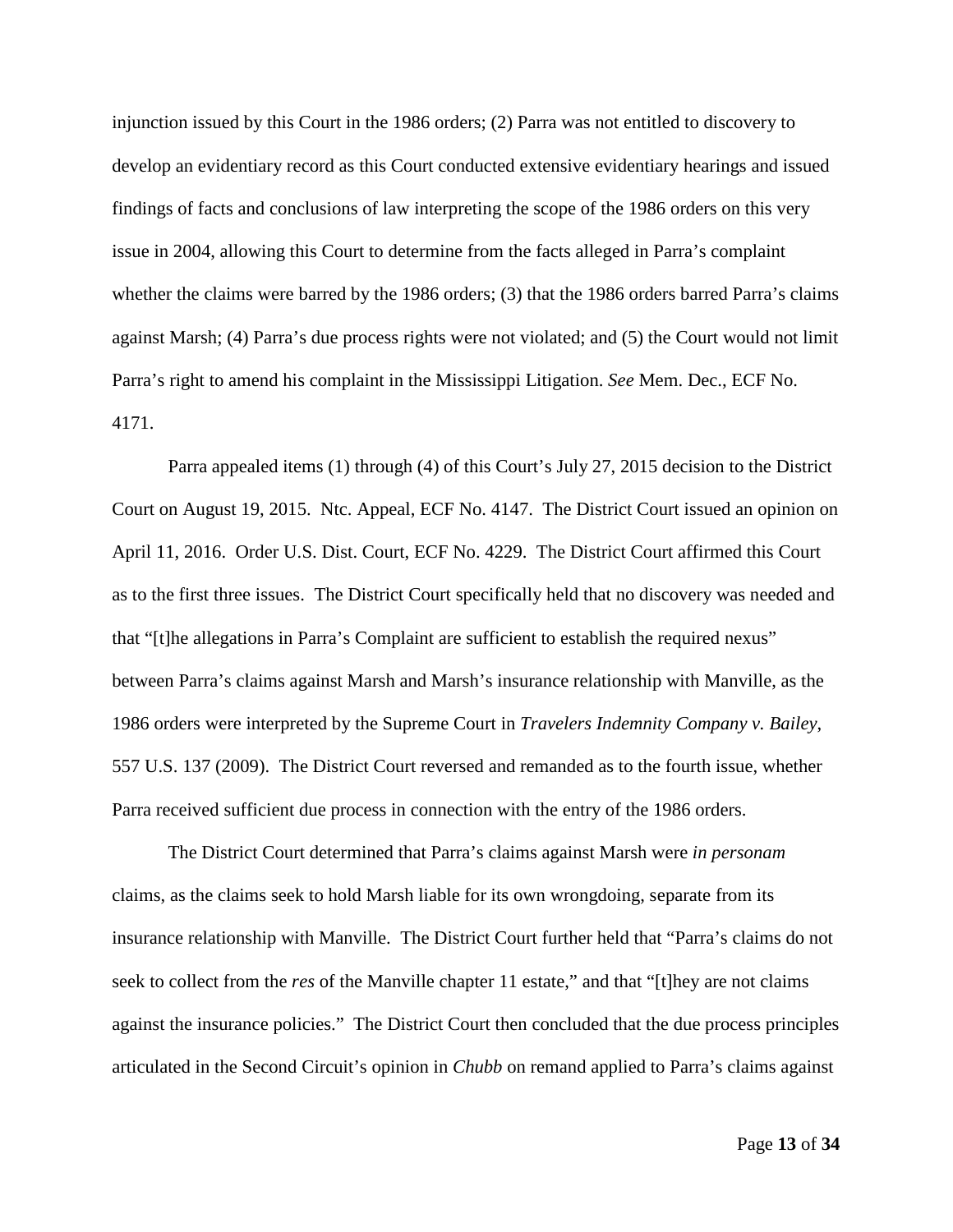Marsh, even though Chubb, a non-settling insurer, had asserted indemnity and contribution claims against Travelers, while Parra suffered personal injuries as a result of Manville's asbestos.

After discussing the Second Circuit's *Chubb* opinions, the *Parra* District Court enunciated three principles to frame the question on remand to this Court: the 1986 orders do not speak to whether Parra received due process in the proceedings leading up to the entry of the 1986 orders; the requirements of due process are not the same for *in personam* and *in rem* proceedings and that the special due process exception for *in rem* bankruptcy proceedings does not apply where future claimants seek to pursue *in personam* claims against a non-debtor; and where *in personam* claims are involved, the appropriate standard for due process is the standard set forth in Federal Rule of Civil Procedure 23, regarding class action notice requirements to form a class.

From the District Court's understanding of the new *in personam* due process principles, the District Court reasoned that even if the Manville Future Claims Representative was appointed to represent all rights of the future claimants against both Manville and the settling insurers, "all rights" did not automatically include *in personam* rights against settling insurers, and that to have represented the future claimants' *in personam* rights, the Future Claims Representative would have had to "predict the bankruptcy court would exceed its *in rem* jurisdiction in entering the 1986 orders."

On remand, the District Court instructs this Court to make a factual determination as to whether Parra's *in personam* claims received adequate representation by the Future Claims Representative, at all times throughout the litigation, and notice reasonably calculated to apprise him of the pendency of the action. The District Court expects an answer to whether *in personam*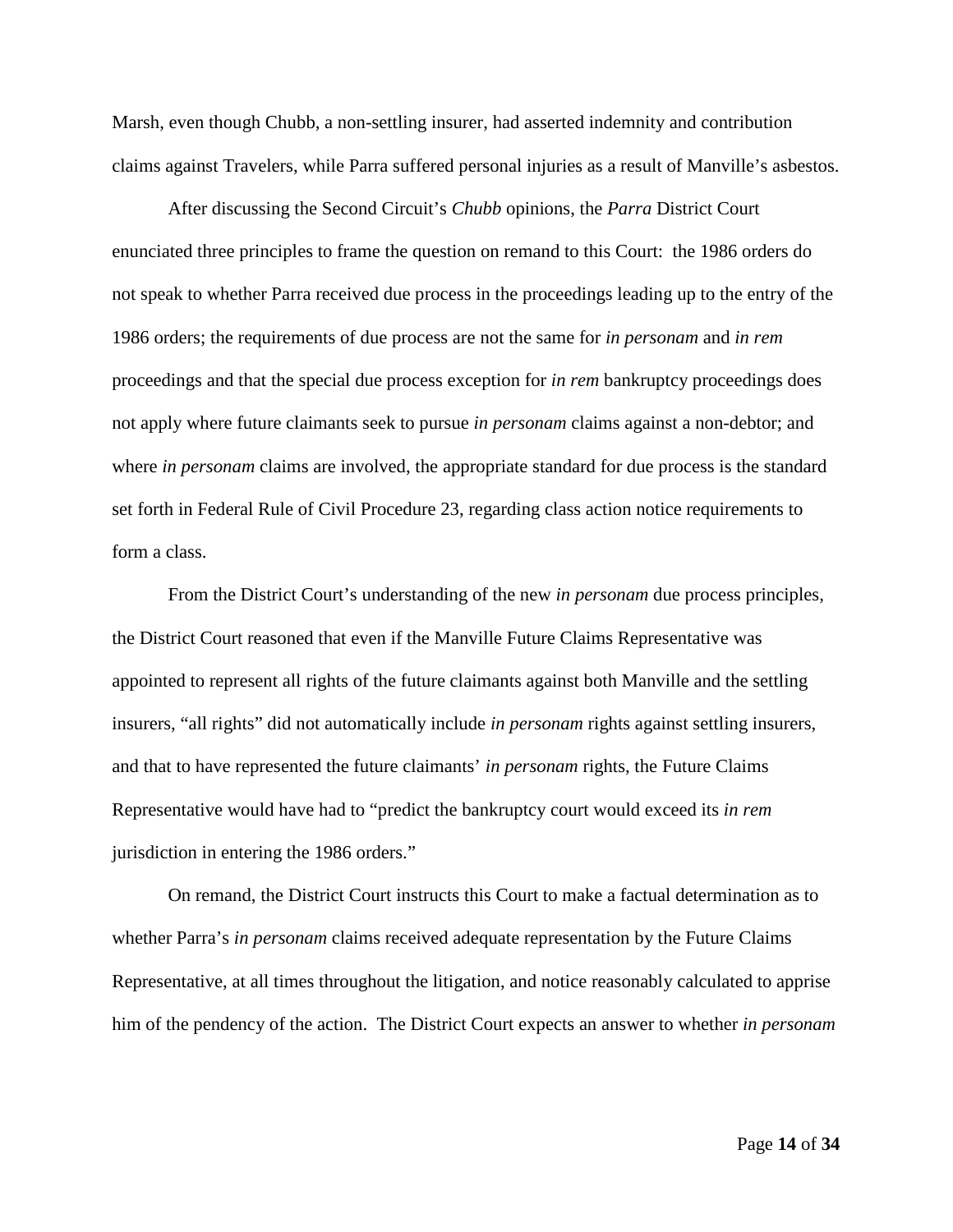claims were contemplated by the Future Claims Representative order, and whether the requisite representation was provided as to the *in personam* claims.

The District Court opinion provides as follows:

Accordingly, this matter is remanded to the bankruptcy court for development of the record and application of the due process principles set forth in Chubb. The bankruptcy court should determine the extent to which the FCR was charged with representing Parra (and other future asbestos claimants) with respect to *in personam* claims against Marsh and, if the FCR was so charged, determine whether the quality of that representation was sufficient to satisfy due process. Finally, as part of its analysis on remand, the bankruptcy court may also consider whether a denial of due process would have resulted in prejudice.

*Parra v. Marsh*, 40–41, No. 15-06607, Mar. 14, 2016. The District Court concluded that regardless of the due process consideration, there may be no prejudice to Parra if Parra could have recovered from the Manville Trust.

Parra was a future asbestos claimant at the time of the 1986 Orders. Parra now seeks to recover for his personal injuries resulting from his exposure to asbestos from Marsh, a settling insurer. Parra frames his claims against Marsh as direct claims against Marsh, for Marsh's own wrongdoing, separate and apart from any relationship Marsh had with Manville.

## **DISCUSSION**

The District Court remanded for a determination consistent with the due process principles articulated in *Chubb*. Although the Supreme Court has held that this Court's subject matter jurisdiction to issue the Manville Plan, Confirmation Order and accompanying Settling Insurer Orders is *res judicata*, the question for this Court on remand is whether Parra had sufficient due process such that this Court could appropriately exercise personal jurisdiction over Parra's person, consistent with the Due Process Clause in the Constitution. In short, this Court finds that it properly exercised jurisdiction over Parra's claims against Marsh, even as an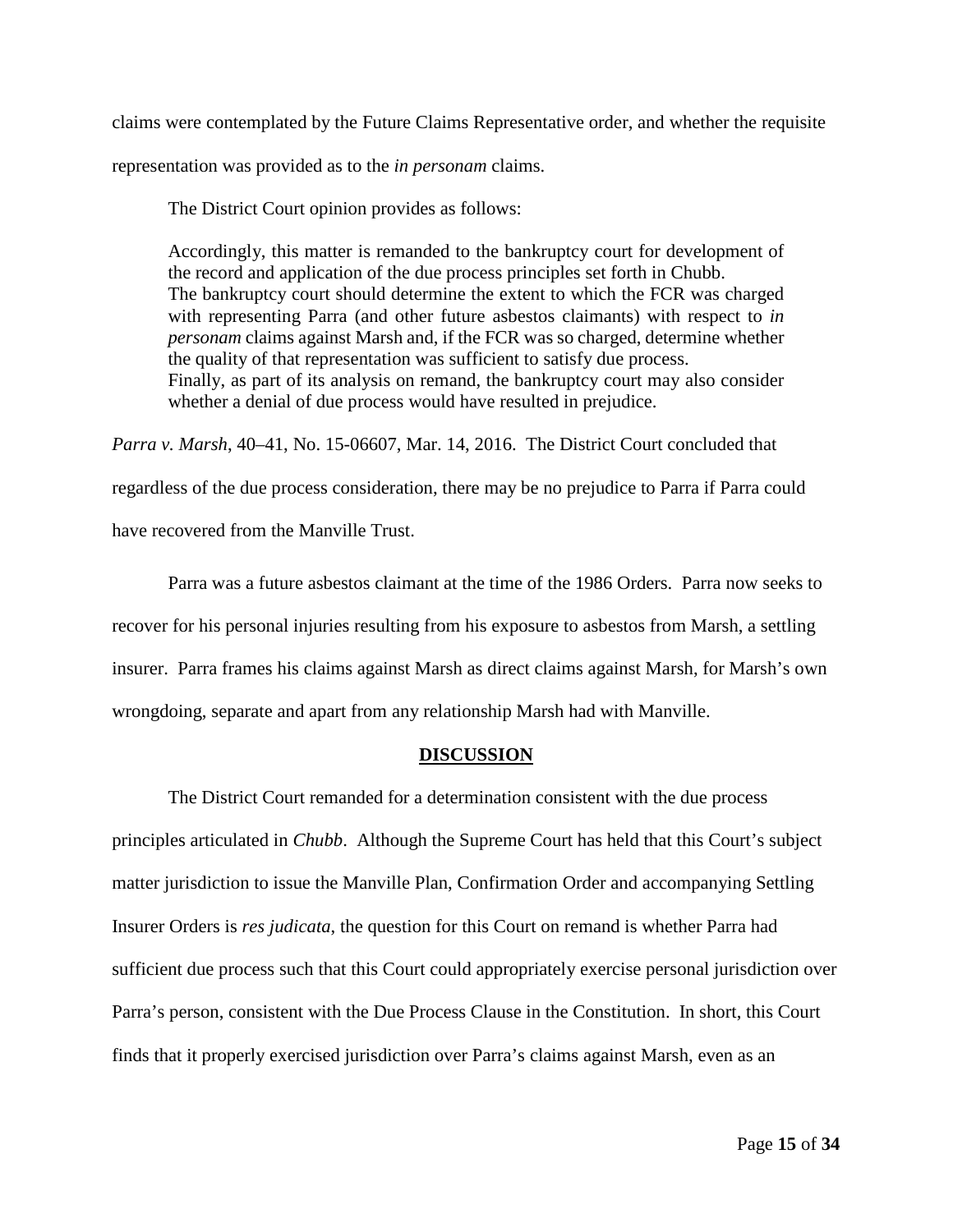unknown future claimant, consistent with the Due Process Clause in Article III of the Constitution.

## **DUE PROCESS**

"Judicial jurisdiction" is defined in Black's Law Dictionary as "[t]he legal power and authority of a court to make a decision that binds the parties to any matter properly brought before it." *Jurisdiction*, Black's Law Dictionary (10th ed. 2014). In order to issue an enforceable order, "[a] court must have jurisdiction over subject matter but also over the person of the defendant." *GP Credit Co., LLC v. Orlando Residence, Ltd.*, 349 F.3d 976, 979 (7th Cir. 2003). Here, the Supreme Court determined that whether or not this Court properly had subject matter jurisdiction to issue the Manville channeling injunction was *res judicata*. *Travelers Indem. Co. v. Bailey*, 557 U.S. 137, 152–53 (2009). The only issue left open to challenge was whether or not the individual litigants were "given constitutionally sufficient notice of the 1986 Orders, so that due process absolves it from following them, whatever their scope." *Id.* at 155 (citations omitted).

Due process concerns limit the ability of a court to adjudicate the rights of parties not before the court. *Pennoyer v. Neff*, 95 U.S. 714, 732–33 (1877). Historically, the power of the Court to decide so-called "personal rights" has required the court to obtain personal jurisdiction over the defendant, while the ability to determine title to or possession of property only requires jurisdiction over the property. *See Mullane v. Cent. Hanover Bank & Tr. Co.*, 339 U.S. 306, 311–12 (1950). Thus, whether this Court was presiding over an *in personam* or *in rem* action, *i.e.*, whether the Confirmation Order was a judgment adjudicating rights such that its issuance required personal jurisdiction over the affected parties, has thrown into issue whether the Court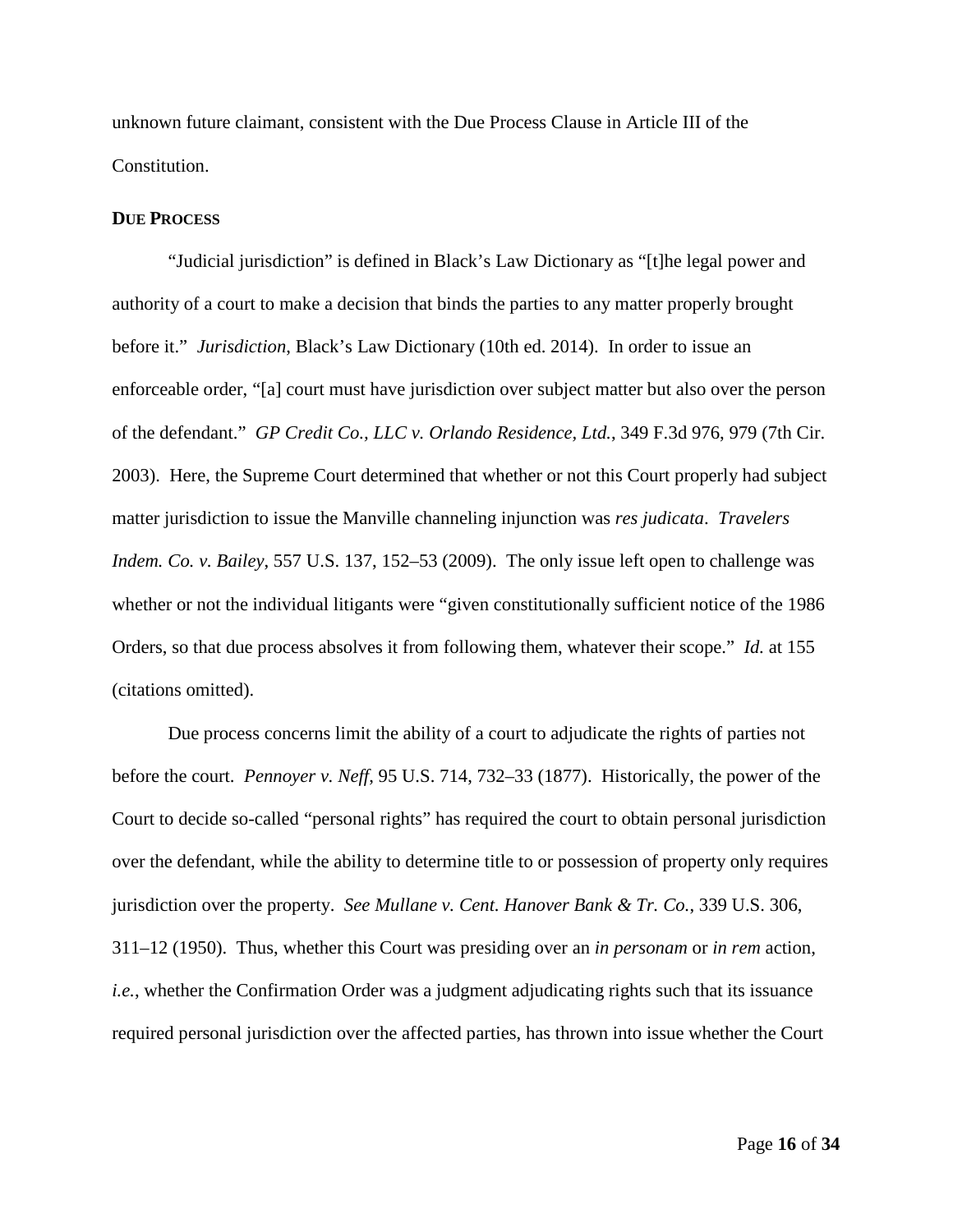properly obtained personal jurisdiction over unknown litigants consistent with Constitutional due process.

"Historically the jurisdiction of courts to render judgment *in personam* is grounded on their de facto power over the defendant's person. Hence his presence within the territorial jurisdiction of a court was prerequisite to its rendition of a judgment personally binding him." *Int'l Shoe Co. v. Washington*, 326 U.S. 310, 316 (1945) (citing *Pennoyer v. Neff*, 95 U.S. at 733). The power to issue an *in personam* judgment thus required the presence of the defendant in the court's jurisdiction. The purpose of this requirement was to put the defendant on notice that he or she was subject to the jurisdiction of the issuing court. Before the use of the summons, a court had the power to issue a writ of *capias ad respondendum*, empowering the sheriff to arrest any defendant who failed to appear and answer a civil action brought against them. *See id.*; *see also Murphy Bros. v. Michetti Pipe Stringing*, 526 U.S. 344, 350 (1999) (citations omitted). Today, a defendant is put on notice by service of the summons, which compels the defendant's appearance in court. *See Int'l Shoe Co.*, 326 U.S. at 316. "[T]he service of summons is the procedure by which a court having venue and jurisdiction of the subject matter of the suit asserts jurisdiction over the person of the party served." *Mississippi Pub. Corp. v. Murphree*, 326 U.S. 438, 444–45 (1946). Under Federal Rule of Civil Procedure 4(k), incorporated and made applicable by Bankruptcy Rule 7004, federal courts may obtain personal jurisdiction over any defendant properly served in a suit brought pursuant to federal law. *See United States Sec. v. Carrillo*, 115 F.3d 1540, 1544 (11th Cir. 1997); *Chew v. Dietrich*, 143 F.3d 24, 28 (2d Cir. 1998). Additionally in bankruptcy, serving the summons in accordance with Federal Rule of Civil Procedure 4, "is effective to establish personal jurisdiction over the person of any defendant with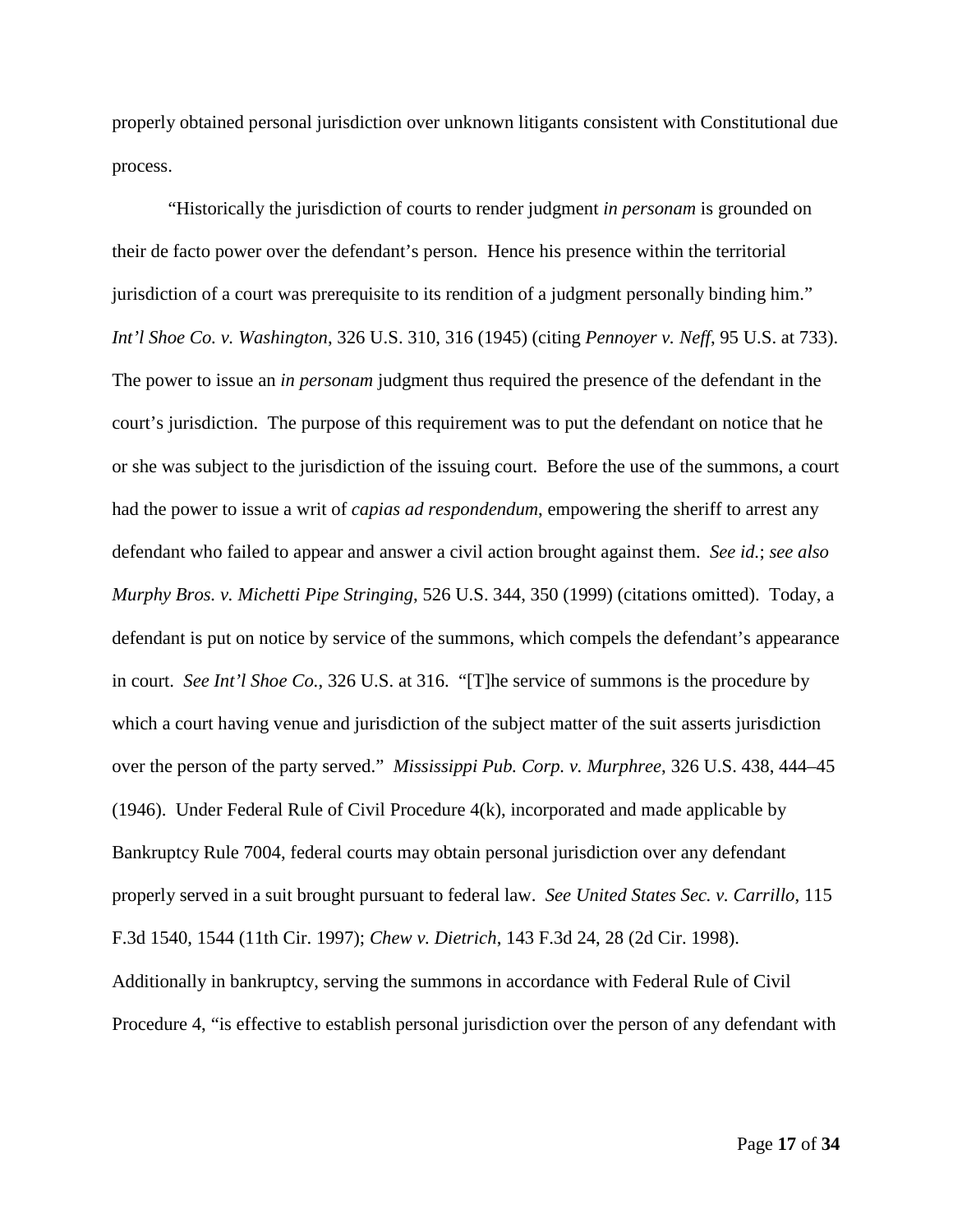respect to a case under the Code or a civil proceeding arising under the Code, or arising in or related to a case under the Code."

"The requirement that a court have personal jurisdiction flows not from Art. III, but from the Due Process Clause. The personal jurisdiction requirement recognizes and protects an individual liberty interest." *Ins. Corp. of Ir. v. Compagnie Des Bauxites De Guinee*, 456 U.S. 694, 702 (1982). The reach of a court's ability to exercise personal jurisdiction over a particular defendant is limited by due process, which requires that a defendant have a minimum level of contact with the forum exercising that jurisdiction "such that the maintenance of the suit does not offend 'traditional notions of fair play and substantial justice.'" *Int'l Shoe Co. v. Washington*, 326 U.S. 310, 316, 66 S. Ct. 154, 158 (1945) (quoting *Milliken v. Meyer*, 311 U.S. 457, 463) (further citations omitted). In the context of a bankruptcy case, the authority exercising jurisdiction is the United States. *See Diamond Mortg. Corp. v. Sugar*, 913 F.2d 1233, 1244 (7th Cir. 1990); *Enron Corp. v. Arora (In re Enron Corp.)*, 316 B.R. 434, 444 (Bankr. S.D.N.Y. 2004). A resident citizen of the United States would certainly have sufficient minimum contacts with the United States as a whole to be amenable to suit in federal court in a case involving a question of federal law. *See In re Platinum & Palladium Antitrust Litig.*, No. 1:14-cv-9391, 2017 U.S. Dist. LEXIS 46624, at \*123 (S.D.N.Y. Mar. 28, 2017) (quoting *Gucci Am. v. Bank of China*, 768 F.3d 122, 142 n.21 (2d Cir. 2014)).

While a court may procedurally establish personal jurisdiction over a litigant through service of process, "[s]ervice of process has its own due process component, and must be 'notice reasonably calculated . . . to apprise interested parties of the pendency of the action and afford them an opportunity to present their objections.'" *SEC v. Ross*, 504 F.3d 1130, 1138 (9th Cir. 2007) (quoting *Mullane v. Cent. Hanover Bank & Trust Co.*, 339 U.S. 306, 314 (1950)).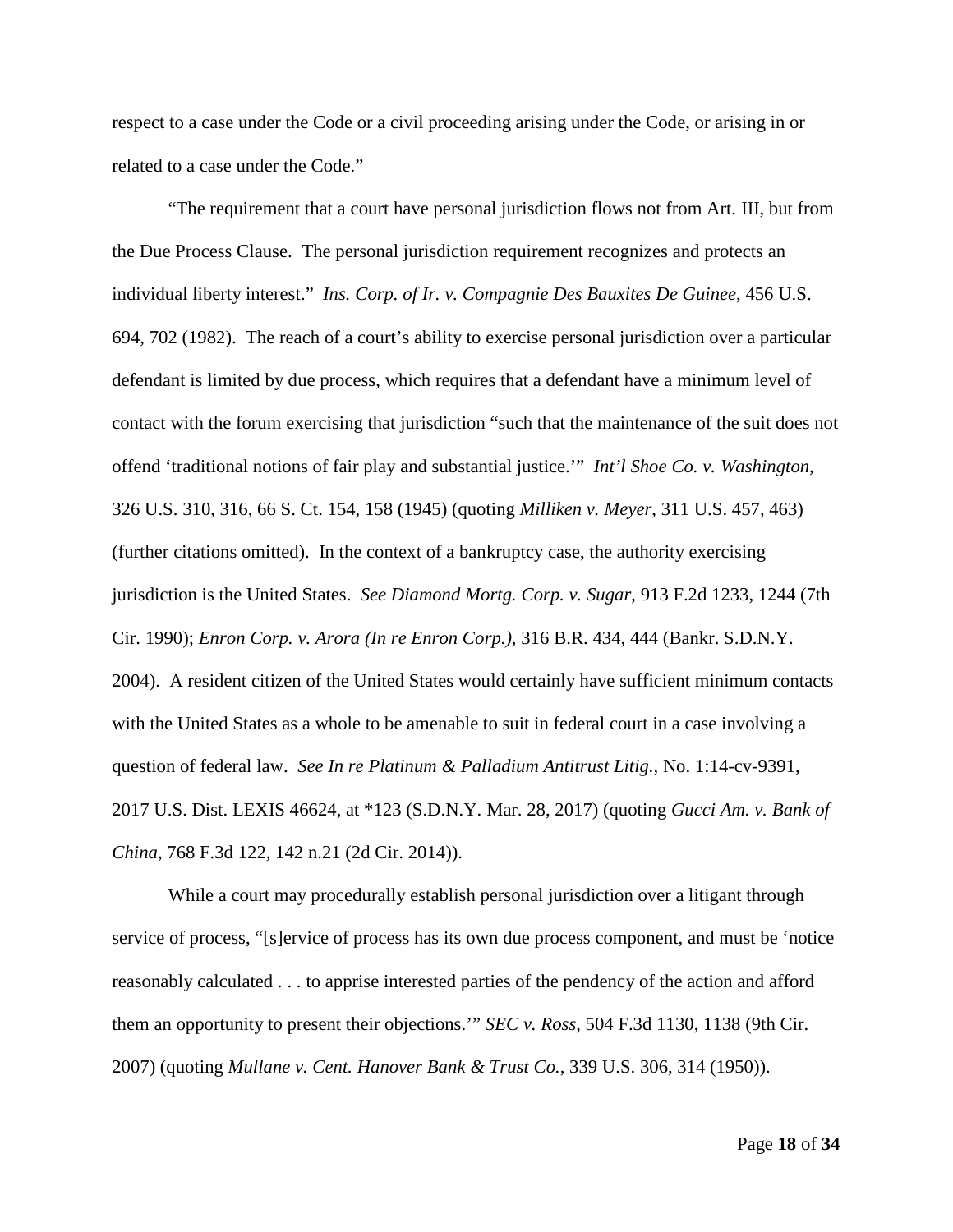Perhaps most critical to this Court's analysis of whether Parra received due process is the principle that the notice requirements of the Due Process Clause do not vary depending on whether the proceeding is *in personam* or *in rem*. *Mullane*, 339 U.S. at 312–13 (discussing the "elusive and confused" standard of classification for *in rem* and *in personam* jurisdiction and holding that the due process "requirements of the Fourteenth Amendment to the Federal Constitution do not depend upon a classification for which the standards are so elusive and confused generally," and that the power to resort to constructive service should not depend on a court's determination of whether the proceeding is *in rem* or *in personam*). While "[d]istinctions between actions *in rem* and those *in personam* are ancient and originally expressed in procedural terms what seems really to have been a distinction in the substantive law of property under a system quite unlike our own," courts in this country still attempt to differentiate the two. *Mullane*, 339 U.S. at 312. New property rights and the changes to the structure of modern day courts "have confused the old procedural classification." *Id.*

If the proceeding requires the court to issue a determination adjudicating personal rights, the court must establish personal jurisdiction over the affected parties. Due to the fact that the *in personam* or *in rem* nature of any given proceeding is no longer clear on its face, "American courts have sometimes classed certain actions as *in rem* because personal service of process was not required, and at other times have held personal service of process not required because the action was *in rem*." *Id.* In other words, the question of whether a litigant must be served with process has become a circular one.

Although there is an abundance of case law determining whether a proceeding is *in rem* or *in personam*, there is relatively little discussion of why the nature of a proceeding matters when "personal rights" are involved such that personal service is required. The reason service is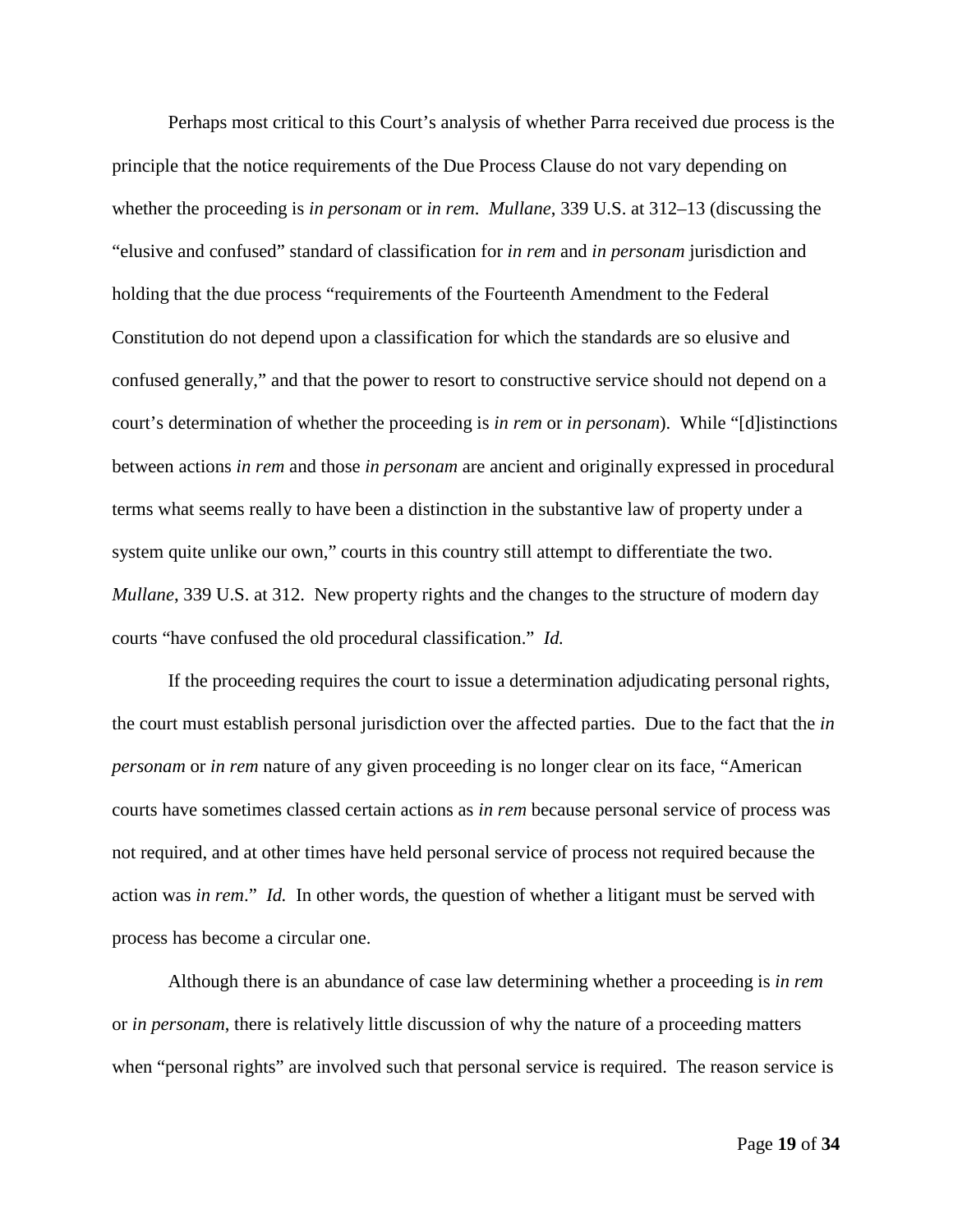required when personal rights are adjudicated is notice to the litigant that they are subject to binding litigation in the forum jurisdiction, here the United States. The notice required by due process to alert litigants that they are subject to the court's territorial jurisdiction is the same regardless of whether the proceeding is *in rem* or *in personam*. "Notice by mail or other means as certain to ensure actual notice is a minimum constitutional precondition to a proceeding which will adversely affect the liberty or property interests of *any* party, whether unlettered or well versed in commercial practice, if its name and address are reasonably ascertainable." *Mennonite Bd. of Missions v. Adams*, 462 U.S. 791, 800 (1983). Liberty and property interests both require notice, so long as the would-be defendant is *known*.

While service must be reasonably calculated to notify interested parties and to give them an opportunity to object, actual notice is not required to satisfy due process. *Dusenbery v. United States*, 534 U.S. 161, 170 (2002). " "The proper inquiry is whether the [party giving notice] acted reasonably in selecting means likely to inform persons affected, not whether [the intended recipient] actually received notice." *Weigner v. City of New York*, 852 F.2d 646, 649 (2d Cir. 1988). In *Mullane*, the Supreme Court "recognized that, in the case of persons missing or unknown, employment of an indirect and even a probably futile means of notification is all that the situation permits and creates no constitutional bar to a final decree foreclosing their rights." *Mullane*, 339 U.S. at 317 (citations omitted). In the bankruptcy context, "for unknown creditors whose identities or claims are not reasonably ascertainable, and for creditors who hold only conceivable, conjectural or speculative claims, constructive notice of the bar date by publication is sufficient" to satisfy due process. *In re Chateaugay Corp. Reomar, Inc.*, 2009 WL 367490, at \*5 (Bankr. S.D.N.Y. Jan. 14, 2009) (citing *Barry v. L.F. Rothschild & Co. Inc. (In re L.F. Rothschild Holdings, Inc.)*, 1992 WL 200834, at \*3 (S.D.N.Y. Aug. 3, 1992); *Castleman v.*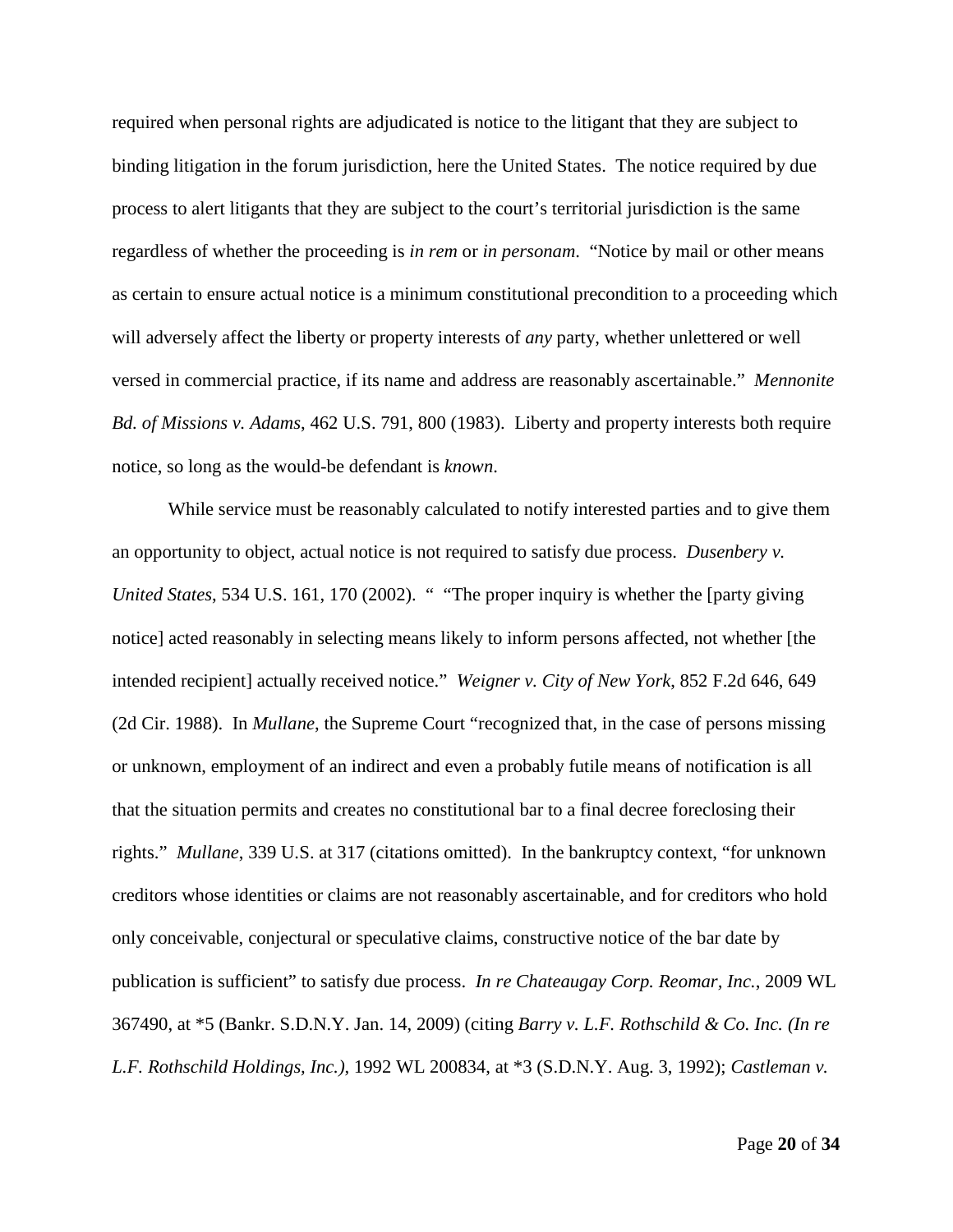*Liquidating Trustee*, 2007 WL 2492792, at \*2 (N.D.N.Y. Aug. 28, 2007); *N.Y. v. N.Y., N. Haven & Hartford R.R. Co.*, 344 U.S. 293, 296 (1953); *Mullane*, 339 U.S. at 317; *Tulsa Prof'l Collection Servs., Inc. v. Pope*, 485 U.S. 478, 490 (1988); *Chemetron Corp. v. Jones*, 72 F.3d 341, 348 (3d Cir.1995); *Emons Indus., Inc. v. Allen (In re Emons Indus., Inc.)*, 220 B.R. 182, 185–86 (Bankr. S.D.N.Y. 1998)). "For creditors who are not 'reasonably ascertainable,' publication notice can suffice. Nor is everyone who may conceivably have a claim properly considered a creditor entitled to actual notice." *Tulsa Prof'l Collection Servs., Inc. v. Pope*, 485 U.S. 478, 490 (1988) (discussing the holding in *Mullane*, which applies equally to *in personam* and *in rem* proceedings).

This Court has repeatedly held that the unknown future asbestos claimants received due process in the 1986 proceedings. In the decision approving confirmation of the Manville Plan and overruling the due process objections made on behalf of the future claimants by the "Equity Interests and Kane Objectors," this Court noted it "has long been aware of the delicate and difficult notice problems inherent in the Debtor's efforts to equitably resolve all of its asbestosrelated liabilities." *In re Johns-Manville Corp.*, 68 B.R. 618, 626 (Bankr. S.D.N.Y. 1986), *aff'd sub nom. Kane v. Johns-Manville Corp.*, 843 F.2d 636 (2d Cir. 1988) (determining that Kane, as a present claimant, did not have standing to assert the interests of future claimants and noting that the Future Claims Representative was more than competent to assert and protect the rights of future claimants). The Manville Debtors undertook a massive publicity campaign designed to give future asbestos claimants as much notice as possible. *See id.*

That campaign provided, *inter alia*, for national television and radio advertisements, newspaper advertisements in the six leading U.S. and Canadian newspapers and in the largest circulation daily newspaper in each state, the District of Columbia and each Canadian province. This publicity campaign was designed to inform as many future asbestos claimants as possible of the impact of the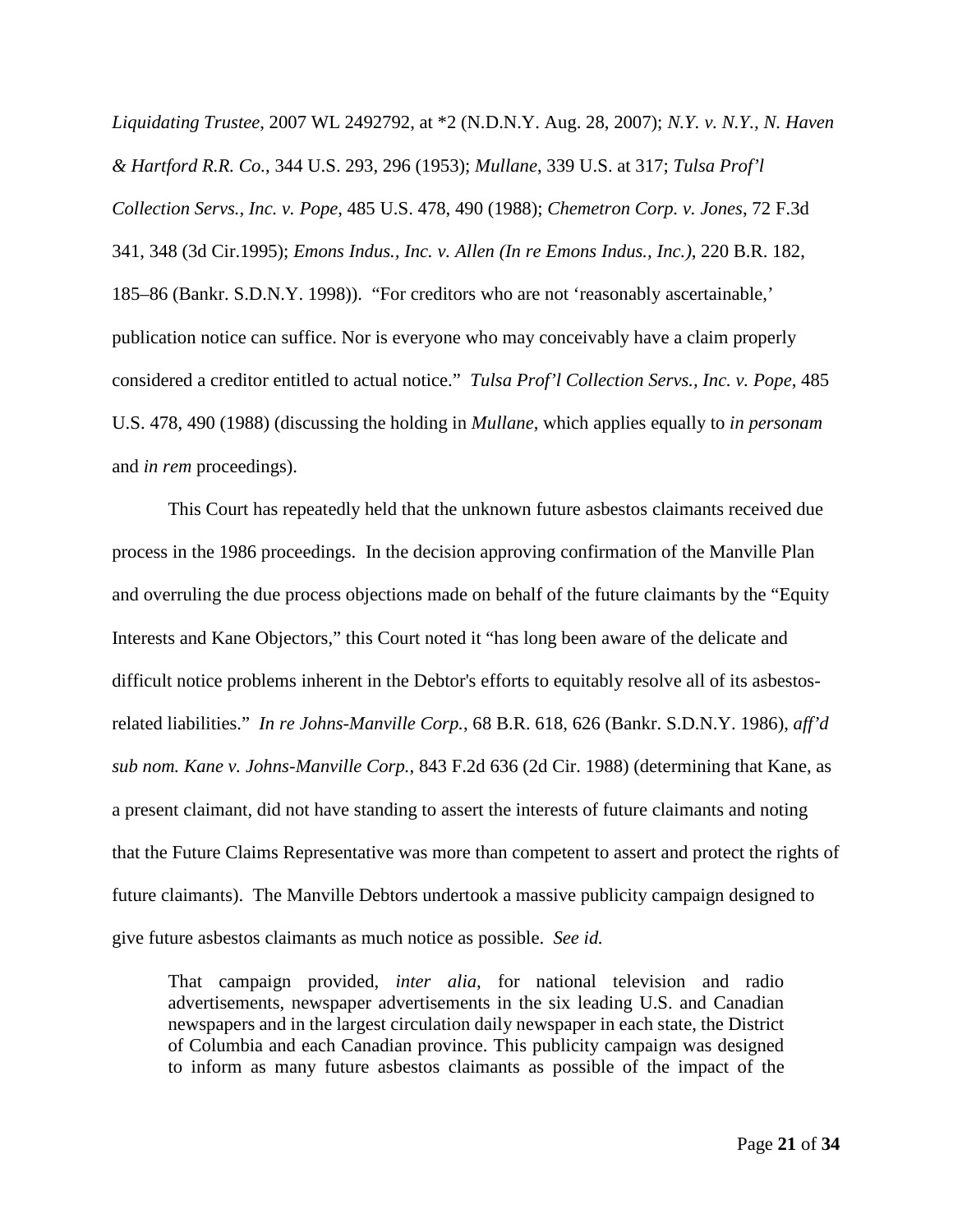Manville reorganization upon whatever rights they might have against the Debtor and give them a voice in these proceedings.

*Id.* The Court went on to find that the form of notice "clearly meets the standard set forth in *Mullane* where notice by publication is constitutionally adequate 'to those beneficiaries whose interests are either conjectural or future.'" *Id.* (quoting *Mullane*, 339 U.S. at 317) (further citations omitted).

In the face of an objection to the Bankruptcy Court's jurisdiction to issue the injunction restraining *all* claims against the settling insurers, the Second Circuit has already held that "the Bankruptcy Court had jurisdiction over the insurance policies as property of the debtor's estate. Moreover, the court had authority to issue the injunctive orders pursuant to its power to dispose of a debtor's property free and clear of third-party interests and to channel such interests to the proceeds of the disposition." *Macarthur Co. v. Johns-Manville Corp.*, 837 F.2d 89, 90 (2d Cir. 1988). On appeal to the Second Circuit, "MacArthur's primary contention on appeal is that the Bankruptcy Court lacked jurisdiction and authority to enjoin suits against Manville's insurers." *Id.* at 91. The Second Circuit found that this Court appropriately exercised jurisdiction to channel all claims against the settling insures that were "related to" the Manville insurance policies. *Id.*

Even though the Second Circuit affirmatively determined that the settling insurers were protected from all claims "related to" the Manville insurance policies, and "[d]espite the existence of the Insurance Settlement Order and the channeling injunction, asbestos plaintiffs continued to file state court actions against Travelers," and other settling insurers. *Bogdan Law Firm v. Bevan & Assocs., LPA (In re Johns-Manville Corp.)*, 2016 Bankr. LEXIS 3145, at \*7 (Bankr. S.D.N.Y. Aug. 26, 2016) (citing *In re Johns-Manville Corp.*, 2004 Bankr. LEXIS 2519,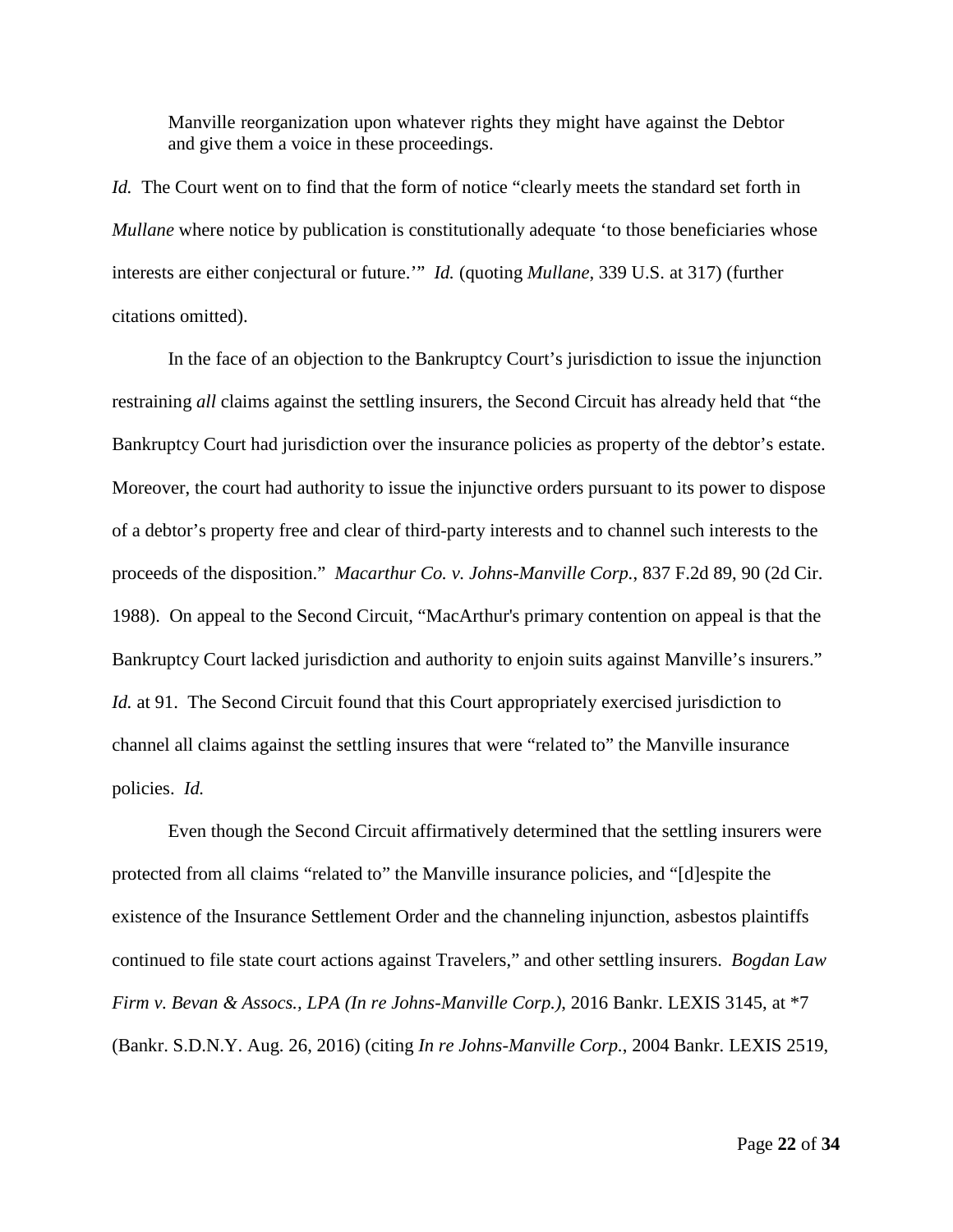at  $*48$  (Bankr. S.D.N.Y. Aug. 17, [2](#page-22-0)004)).<sup>2</sup> "These post-confirmation 'direct action' lawsuits against Travelers asserted so-called 'novel' legal theories in an attempt to hold the insurer directly liable for its own alleged misconduct." *Id.* (citing *In re Johns-Manville Corp.*, 2004 Bankr. LEXIS 2519, at \*48–60). The direct actions generally alleged that the settling insurers "had conspired with Manville to suppress evidence Manville was aware of the hazards of asbestos, and had engineered a fraudulent 'no duty to warn'" defense. *Id.* (citing *In re Johns-Manville Corp.*, 2004 Bankr. LEXIS 2519, at \*49–56).

The direct action claims that were the subject of this Court's 2004 decision are precisely the type of claim Parra seeks to assert against Marsh. Parra's state court complaint alleges that all of the defendants, including Marsh, "knew or should have known through industry and medical studies . . . of the health hazards . . . inherent in the asbestos-containing products." Marsh's Mot. Enforce, Ex. E at 14, Aug. 6, 2010, ECF No. 3916-5. Parra's state court claims against Marsh seek to hold Marsh liable for its "negligent undertakings, conspiracy, aiding, and abetting courses of conduct," to conceal the known health hazards of asbestos from the public. *Id.* at 21. Parra alleges that Marsh "aided and abetted and conspired with Defendants . . . and other entities such as Johns Manville . . . . [and that Parra] was exposed to asbestos from materials including, but not limited to, Johns-Manville pipe covering and Fibreboard Pabco pipe covering." *Id.* at 12. These allegations are substantively the same as those alleged in the proceedings before this Court initiated by Travelers in 2002, involving the alleged conspiracy of Marsh with Manville, based on Marsh's "relationship with asbestos manufacturer Johns-Manville for over forty years." *Id.* at 26.

<span id="page-22-0"></span> $2$  For an in-depth explanation of the proceedings and this Court's decision finding jurisdiction to issue the injunction against the settling insurers please refer to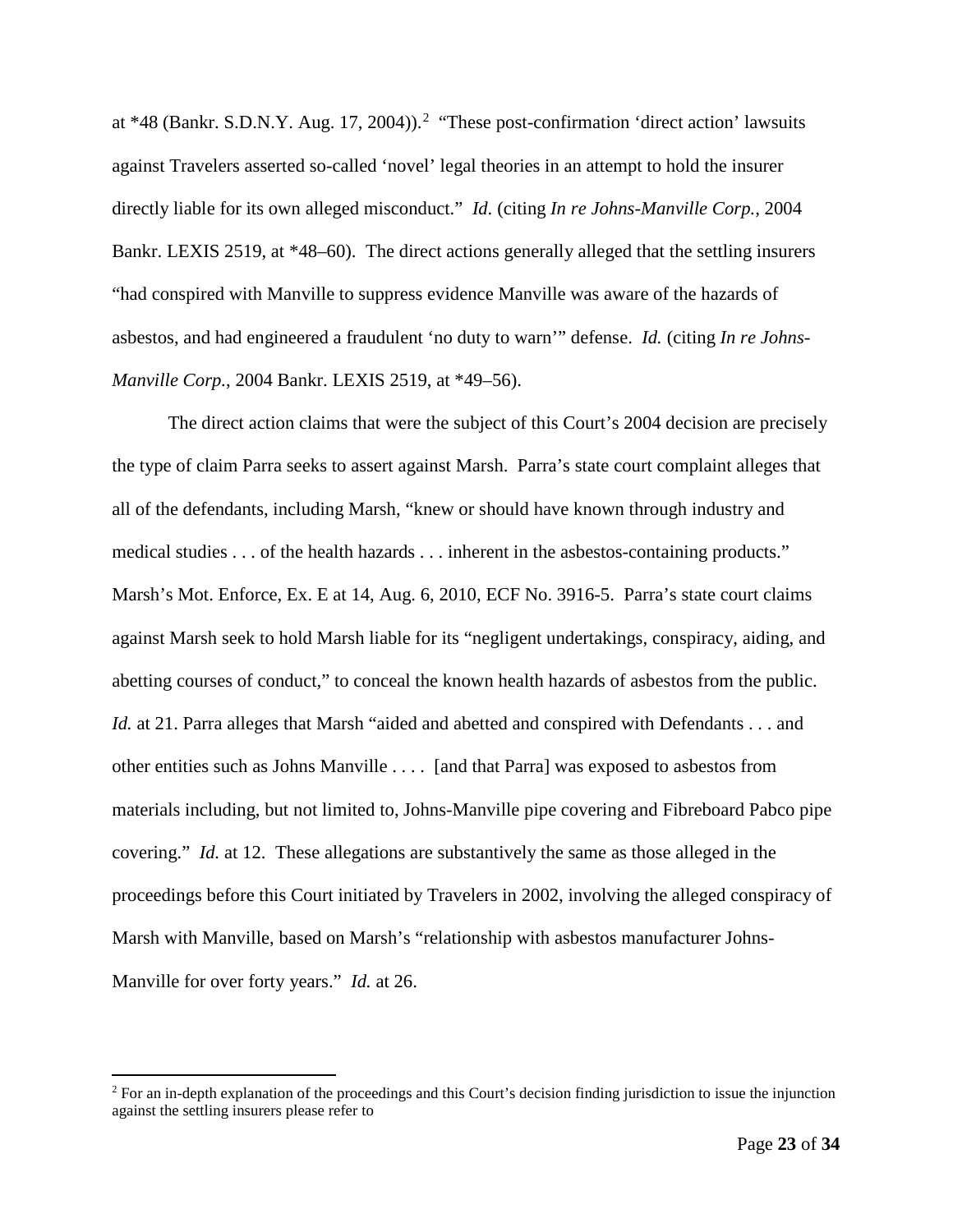The issues Parra seeks to relitigate have been extensively litigated in front of this Court and have been ruled upon. Parra is even represented by the same counsel that represented the asbestos claimants before this Court in the prior settling insurer litigation. *See Bogdan Law Firm v. Bevan & Assocs., LPA (In re Johns-Manville Corp.)*, 2016 Bankr. LEXIS 3145 (Bankr.

S.D.N.Y. Aug. 26, 2016). In 2004, this Court determined that the settling insurers were protected by the Manville injunction from "direct action" lawsuits brought by asbestos claimants seeking to hold settling insurers for their own alleged misconduct. *In re Johns-Manville Corp.*, 2004 Bankr. LEXIS 2519 (Bankr. S.D.N.Y. Aug. 17, 2004), *aff'd in part, vacated in part*, 340 B.R. 49 (S.D.N.Y. 2006), *vacated sub nom. Johns-Manville Corp. v. Chubb Indem. Ins. Co. (In re Johns-Manville Corp.)*, 517 F.3d 52 (2d Cir. 2008), *rev'd and remanded sub nom. Travelers Indem. Co. v. Bailey*, 557 U.S. 137 (2009). This Court conclusively determined, based on a full evidentiary hearing, that the direct claims of the future asbestos claimants against the settling insurers were "related to" the Manville insurance policies. This Court explicitly found that after "countless submissions and a full evidentiary hearing later, these objections have withered away and the evidence on the record and before this Court conclusively establishes that the direct action claims against Travelers are inextricably intertwined with Travelers long relationship as Manville's insurer." *In re Johns-Manville Corp.*, 2004 Bankr. LEXIS 2519, at \*84. As such, these direct action lawsuits against settling insurers were covered under and barred by the original 1986 Confirmation Orders.

The Court's decision as to the settling insurers was not disturbed by the Second Circuit in its second *Chubb* decision. *See Johns-Manville Corp. v. Chubb Indemnity Ins. Co. (In re Johns-Manville Corp.)*, 600 F.3d 135 (2d Cir. 2010). Instead, the Second Circuit held that non-settling insurer Chubb, seeking indemnification and contribution from settling insurer Travelers, did not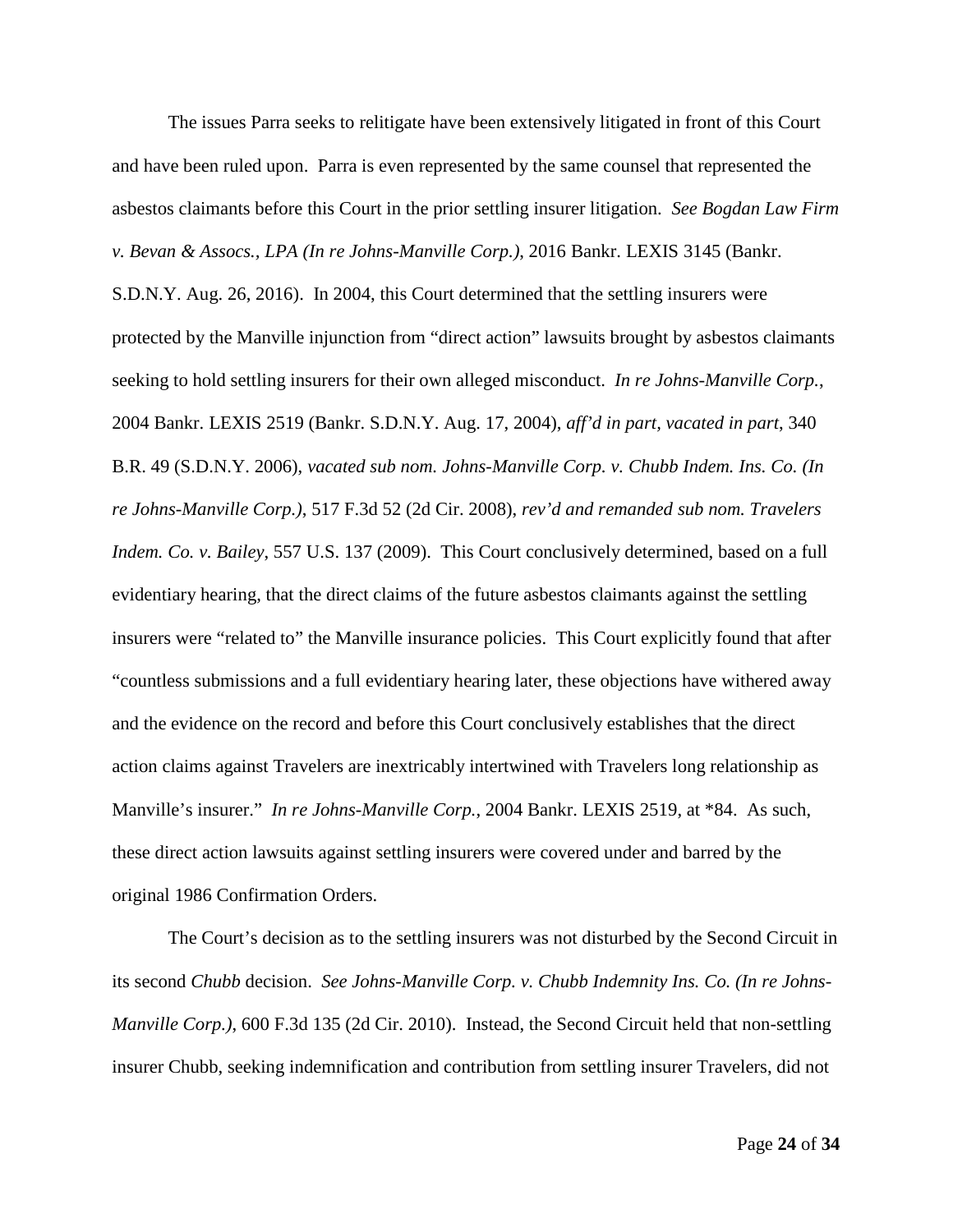have adequate notice regarding the treatment of its claim during the 1986 proceedings. *Id.* The Second Circuit reasoned that Chubb would have had to predict the 1986 orders would exceed the Bankruptcy Court's *in rem* jurisdiction. *Id.* at 157. The Second Circuit relied on an amendment to the settling insurer agreements that attempted to clarify that the channeling order is only intended to channel claims against the *res* to the settlement fund, and to enjoin claims against the *res* which may be asserted against the settling insurers. Based on the amendment, the Second Circuit reasoned that Chubb could not have known it was an interested party in Manville's bankruptcy or that the 1986 orders would bar its non-derivative *in personam* claims against Travelers. In other words, Chubb was not given notice sufficient to allow it to decide to opt in to the class, or opt out. *Id.* at 158. This is factually distinct from the situation now before the Court regarding Parra's claims against Marsh.

Parra would have been a future asbestos claimant at the time the 1986 Confirmation Orders were entered. Parra is now seeking to sue a settling insurer, Marsh, for alleged conspiracy with Manville and negligence in failing to warn the public. Parra is not like the nonsettling insurer Chubb seeking to sue Travelers for indemnification and contribution on policy claims Chubb may be held liable for by other asbestos claimants. Instead, Parra is an asbestos claimant seeking to sue a settling insurer for claims that have been conclusively established by this Court to be sufficiently "related to" the Manville insurance policies so that Parra is enjoined by the channeling injunction in the Manville Plan and Confirmation Orders. While arguably this means that Parra's claim is in fact a claim against the *res* of the Manville bankruptcy estate, the District Court has determined that Parra's claim was actually *in personam*.

The District Court was particularly concerned with whether the Future Claims Representative appointed in the Manville bankruptcy case was actually representing the future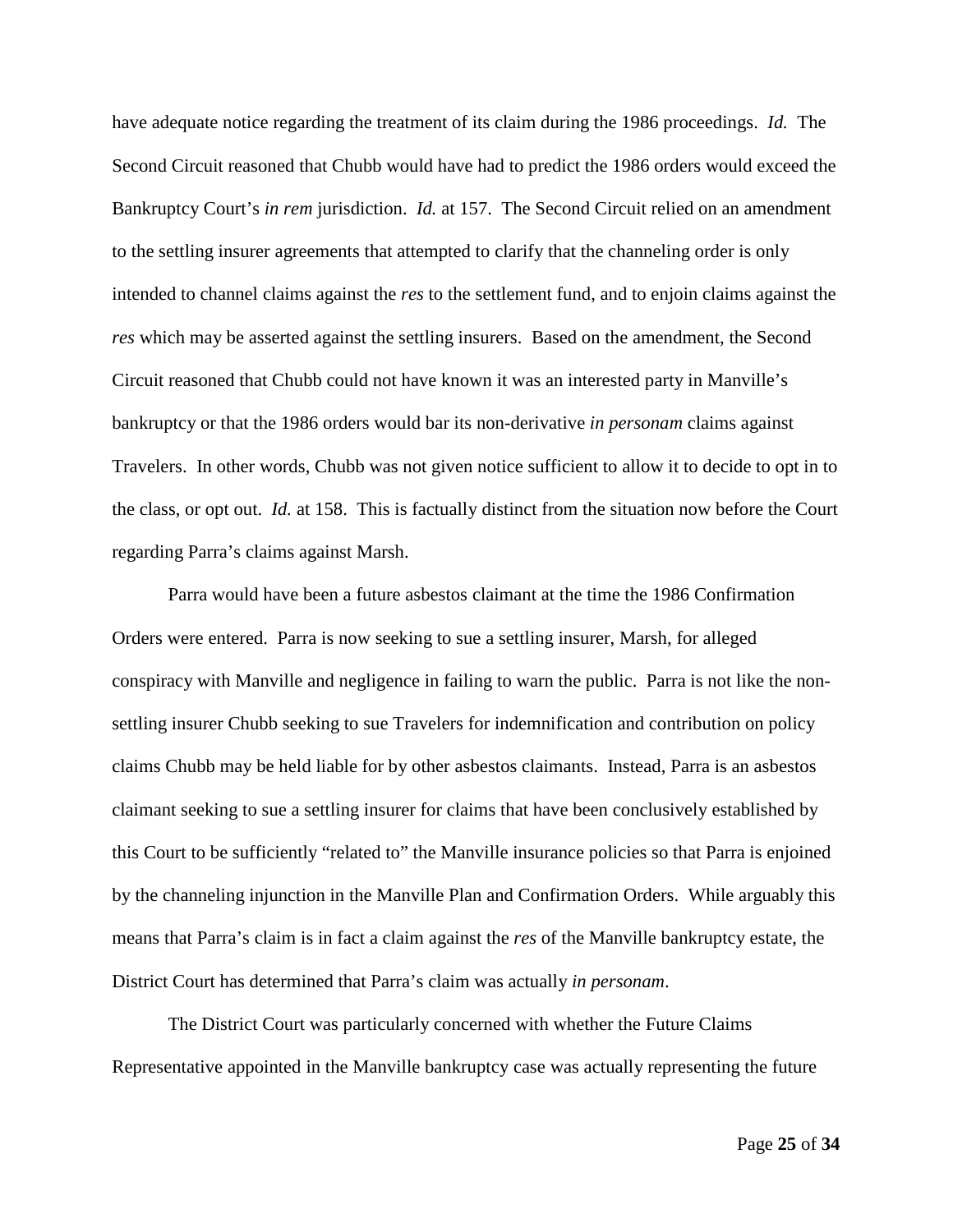asbestos plaintiffs' *in personam* claims. Whether or not Parra's claims against Marsh, as claims related to the Manville insurance policies, should actually be considered *in personam* claims is neither here nor there.

In point of fact, the Future Claims Representative was fully aware of the terms of the injunction against settling insurers and the types of claims that might be enjoined. *See* Marsh's Supp. Mem. Ex. C, ECF No. 4277-3. The Future Claims Representative submitted a response to the Debtor's proposed settling insurer order, questioning whether the proposed contribution amounts were reasonable given the fact that the settling insurers would be immune from liability. *See id.* Several other parties opposed the order as well, arguing that the injunction would bar any suit against the settling insurers based upon the insurers' knowledge regarding the hazards of asbestos, whether or not it had any connection to the Manville Debtors. *See* Marsh's Supp. Mem. 8, Ex. L at 5, 12, Ex. M at 5, 11. Given the extensive litigation on this matter and the fact that the Future Claims Representative was clearly aware of the consequences of such an order and the rights of the future claimants he was appointed to represent would also be affected by such an injunction, this Court cannot conclude that future asbestos claimants such as Parra seeking to sue settling insurers did not receive constitutionally sufficient "notice" to present all their objections. The very same objections Parra seeks to make now have been heard by this Court before and conclusively determined. Future asbestos' rights, including whatever *in personam* rights they may have had, were addressed and considered by the Future Claims Representative who considered the proposed order to enjoin actions against the settling insurers.

#### **CLASS ACTION STANDARDS**

The Second Circuit, on remand from the Supreme Court, held in *Chubb* that "because the 1986 Orders purport to bind Chubb's *in personam* claims, the better due process analogy in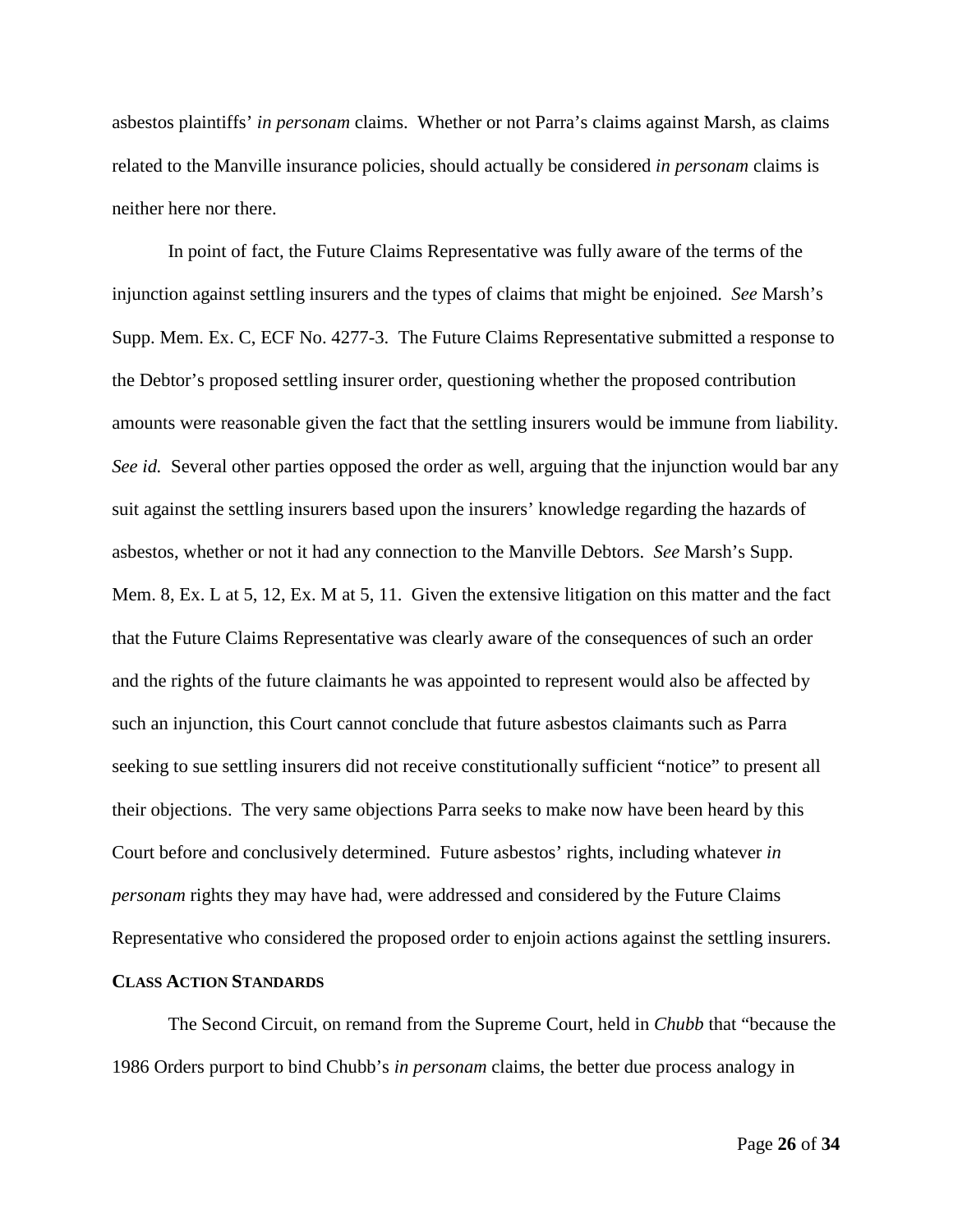terms of notice and representation principles is to class action settlements, not *in rem* bankruptcy proceedings." *Chubb II*, 600 F.3d at 154. Those due process principles have already been considered by the Second Circuit when it approved a Rule 23 class action settlement with the Manville Trust that treats all present and future asbestos claimants as non-opt-out class members under Rule 23(b)(1)(B). *In re Joint E. & S. Dist. Asbestos Litig.*, 982 F.2d 721, 739 (2d Cir. 1992); *In re Joint E. & S. Dist. Asbestos Litig.*, 78 F.3d 764, 778 (2d Cir. 1996) (citations omitted).

The Manville Trust, the surviving entity that emerged from Manville's bankruptcy to ensure a recovery for all asbestos claimants, continued to pay claims until the payment mechanism in place led to serious and systemic depletion of the available Trust funds. *In re Joint E. & S. Dist. Asbestos Litig.*, 129 B.R. 710, 732 (E.D.N.Y. 1991). In response to the crisis, the Manville Trust and a group of would-be plaintiffs filed a class action case, seeking an amendment to the Trust's distribution procedures before the joint District Courts for the Southern and Eastern Districts of New York. *See id.* at 733. Bankruptcy Judge Burton Lifland was also involved in the multi-district litigation involving the Manville Trust class action settlement. *See generally id.*

On February 13, 1991, the joint district courts "entered an order and partial judgment that certified a non-opt-out class pursuant to Rule  $23(b)(1)(B)$  consisting of all beneficiaries each of whom has or will have a claim either for death or personal injury caused by exposure to asbestos, or a claim for warranty, guarantee, indemnification or contribution arising from an obligation of the Trust for the payment of a death or personal injury claim." *In re Joint E & S Dist. Asbestos Litig.*, 129 B.R. 710, 776 (E.D.N.Y. 1991). The settlement specified that it is "is binding on the class that consists of all beneficiaries of the Trust who now have or in the future may have (a)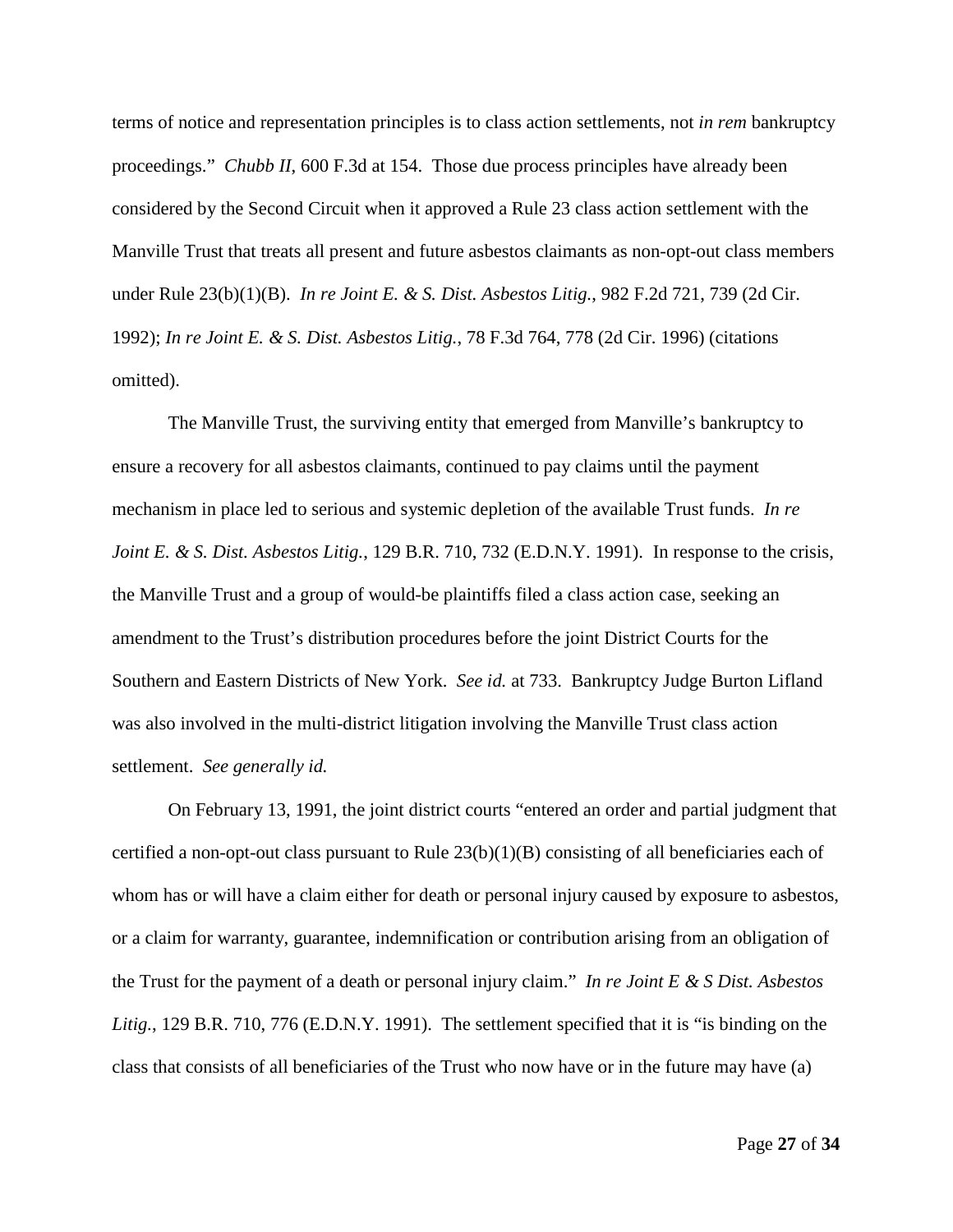any unliquidated claims for death or injury resulting from exposure to Manville asbestos, (b) any warranty, guarantee, indemnification, or contribution claims against the Trust arising from exposure to asbestos by any class member, and (c) settlements or judgments arising from any of the foregoing claims. Trust beneficiaries include those with death or personal injury claims arising from exposure to Manville asbestos prior to the confirmation date." *In re JOINT E. & S. Dist. ASBESTOS Litig.*, 982 F.2d 721, 729 (2d Cir. 1992) (citations omitted).

After the District Court approved the terms of the Manville Trust settlement, the Second Circuit addressed and overruled an objection by the D.C. Plaintiffs made on behalf of the asbestos claimants who had filed or would filed claims for asbestos related injuries in the District of Columbia. *In re Joint E. & S. Dist. Asbestos Litig.*, 78 F.3d at 777. According to the Second Circuit, "The D.C. Plaintiffs prefer not to be bound by the Settlement because it will cost them the opportunity under District of Columbia law to recover fully from defendants other than the Trust," and that due process required them to be allowed to opt out of the class. *Id.* The Second Circuit reasoned that "whether a given group of plaintiffs should be allowed to opt out of a settlement of this litigation would depend on whether they received the protections accorded by Fed. R. Civ. P. 23." *Id.* at 778. "In the present case, the D.C. Plaintiffs have not suggested that counsel or the class representatives lacked the requisite qualifications to represent them in particular or the Plaintiff Class in general, or that class counsel neglected their duties toward their clients. Nor does the record suggest that any such contention would be meritorious." *Id.* The Second Circuit determined that the present and future claimants had been fairly and adequately represented under Rule 23 standards, and affirmed the District Court's denial of their motion to opt-out. *See id.* at 778–79. Any beneficiary under the Manville trust is a member of the non-opt out class.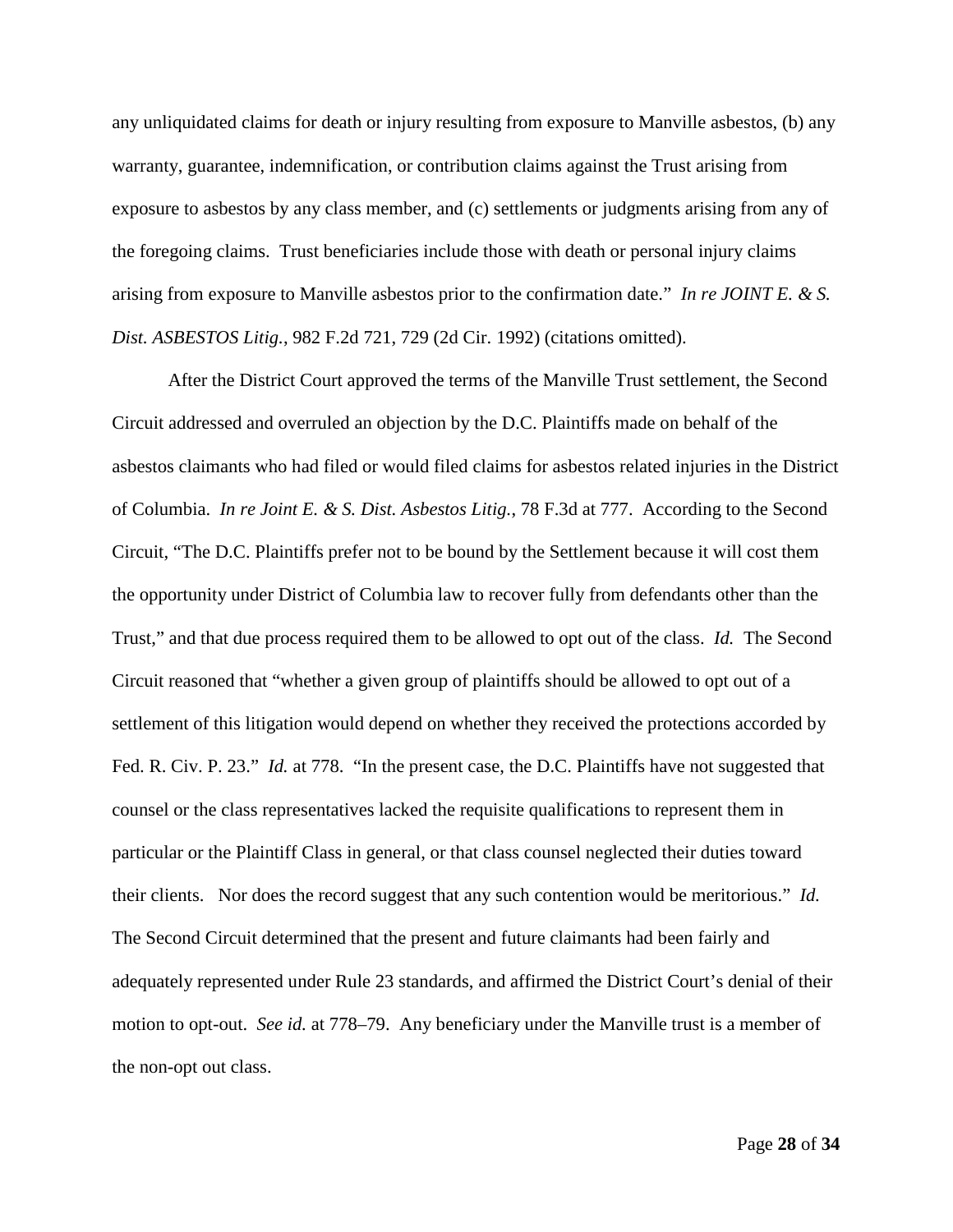The settlement proceeding was brought as a Rule 23 Class Action. The joint Courts ultimately approved a non-opt out class of plaintiffs including present and future asbestos plaintiffs. The Trust Distribution Procedures were amended to limit the right to sue the Manville Trust, and to give the Manville Trust more control over the distribution process. *In re Joint E. & S. Dist. Asbestos Litig.*, 129 B.R. 710, 771 (E.D.N.Y. 1991). The Second Circuit approved the no-opt out class under Rule 23. *In re Joint E. & S. Dist. Asbestos Litig.*, 78 F.3d 764, 780 (2d Cir. 1996). All future asbestos plaintiffs are bound to the class. *See id.* at 777–79. The Confirmation Order and Plan were undisturbed. The only thing amended was how the Manville Trust is permitted to deal with and payout on asbestos claims according to its Trust Distribution Procedures.

Parra and Marsh agree that Parra could recover from the Manville Trust. Bogdan's Br. Prejudice 12, ECF No. 4274; Marsh's Supp. Mem. 14, Ex. K at 4. As such, Parra is a beneficiary under the Manville Trust, and would be bound by the terms of the TDP, which channel all asbestos related claims to the Manville Trust. *In re Joint E. & S. Districts Asbestos Litig. v. Falise*, 878 F. Supp. 473, 573 (S.D.N.Y. and E.D.N.Y. 1995), *aff'd in part and vacated in part sub nom.*, *In re Joint E. & S. Districts Asbestos Litig.*, 78 F.3d 764, 774 (2d Cir. 1996) (finding "error only in the Trial Courts' refusal to decide which set-off rules are to be applied in Maryland cases.").

As such, a due process Rule 23 inquiry brings all members of the non-opt out asbestos plaintiff class right back to the 1986 channeling injunction in the Confirmation Order. As a beneficiary of the Trust, there is no escape from the Rule 23 class, which is enjoined by both the original channeling injunction and the additional injunctions in the TDP. Thus, there is no prejudice for any would-be beneficiary of the Trust, as they are part of a non-opt out Rule 23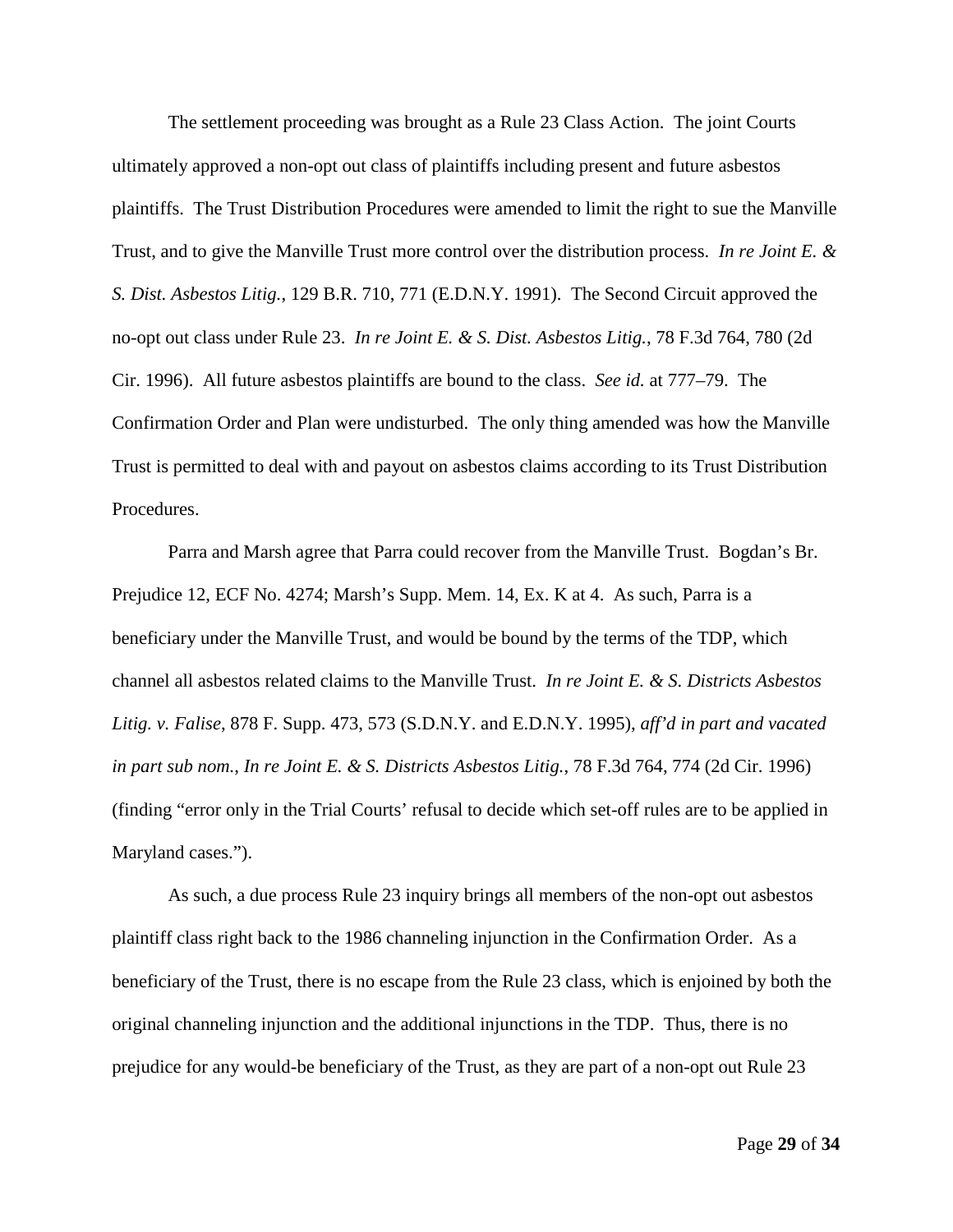class and subject to the injunction contained in the TDP, as well as the channeling injunction. Though the Rule 23 class action took place, the existence of the Rule 23 class action amending the terms of the TDP does not override the prior bankruptcy proceedings that took place, the 1986 Confirmation Orders, or the due process considerations that were undertaken when the Manville Plan was confirmed.

Even if the heightened due process standard under a Rule 23 class action did apply to the bankruptcy proceedings that occurred in 1986, "[c]ourts have consistently recognized that, even in Rule 23(b)(3) class actions, due process does not require that class members actually receive notice." *Juris v. Inamed Corp.*, 685 F.3d 1294, 1321 (11th Cir. 2012) (citing *Silber v. Mabon*, 18 F.3d 1449, 1453–54 (9th Cir. 1994); *Adams v. S. Farm Bureau Life Ins. Co.*, 417 F. Supp. 2d 1373, 1380 n.6 (M.D. Ga. 2006), *aff'd*, 493 F.3d 1276 (11th Cir. 2007); *In re Prudential Sec. Inc. Ltd. P'ships Litig.*, 164 F.R.D. 362, 368 (S.D.N.Y. 1996), *aff'd*, 107 F.3d 3 (2d Cir. 1996); *Trist v. First Fed. Sav. & Loan Ass'n of Chester*, 89 F.R.D. 1, 2 (E.D. Pa. 1980); 4 William B. Rubenstein et al., Newberg on Class Actions § 11:53 (4th ed. 2011); 7AA Charles Alan Wright et al., Federal Practice & Procedure § 1789.1 (3d ed. 2005)). The Second Circuit has held that "Rule  $23(c)(2)$  requires only that members of a Rule  $23(b)(3)$  class be given 'the best notice practicable under the circumstances, including individual notice to all members who can be identified through reasonable effort.'" *In re "Agent Orange" Prod. Liab. Litig.*, 818 F.2d 145, 168 (2d Cir. 1987). In the Second Circuit's *In re "Agent Orange"* decision, the court did an in depth analysis of *Mullane* and the permissibility of publication notice where interested parties were unknown to the trustee. The Second Circuit interpreted the Supreme Court's holding in *Mullane* as finding that "notice by publication was permissible as to persons whose whereabouts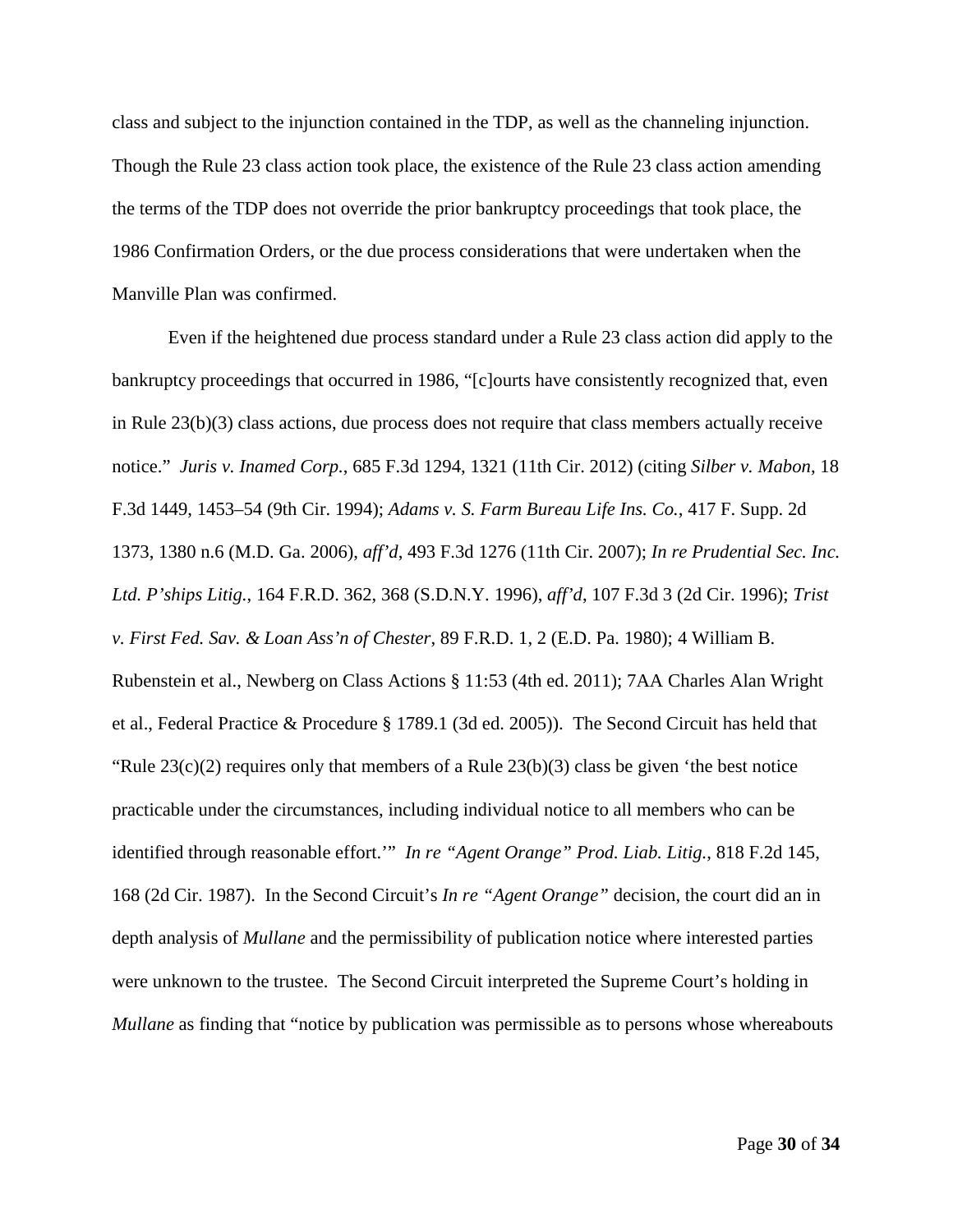or interests could not be determined through due diligence or whose interests were either conjectural or future." *Id.* (citing *Mullane*, 339 U.S. at 317–18).

#### **PREJUDICE**

Prejudice in the due process context occurs "'when it is shown that an abridgment of due process is likely to have affected the outcome of the proceedings.'" *Amouri v. Holder*, 572 F.3d 29, 36 (1st Cir. 2009) (citing *Pulisir v. Mukasey*, 524 F.3d 302, 308 (1st Cir. 2008)). For prejudice, "the relevant inquiry is whether courts can be confident in the reliability of prior proceedings when there has been a procedural defect. In considering reliability, '[t]he entire record must be considered and the probable effect of the error determined in the light of all the evidence.'" *Elliott v. GM LLC (In re Motors Liquidation Co.)*, 829 F.3d 135, 162 (2d Cir. 2016) (citing *Lane Hollow Coal Co. v. Dir., Office of Workers' Compensation Programs*, 137 F.3d 799, 808 (4th Cir. 1998); *Rose v. Clark*, 478 U.S. 570, 577-78 (1986)) (further citations omitted).

On remand, the question for this Court is whether assuming there was some sort of due process violation, is Parra prejudiced, taking into consideration the fact that he can recover from the Manville Trust. The answer is clearly **no**. This Court can find no procedural defect that would warrant a different outcome. Beyond the requirements of due process, and under the heightened Rule 23 standard, Parra was represented by the Future Claims Representative. The very objections Parra seeks to make now have been raised, repeatedly, and were explicitly considered by the Future Claims Representative prior to confirmation of the Manville Plan. The benefit of over 30 years of hindsight and the diminishing memory of the proceedings had in the Manville case are not an excuse to retry and replead all of the issues that were previously tried and resolved before the Court. The Future Claims Representative knew the settling insurers would be immune from suit regarding any claims "related to" the Manville insurance policies.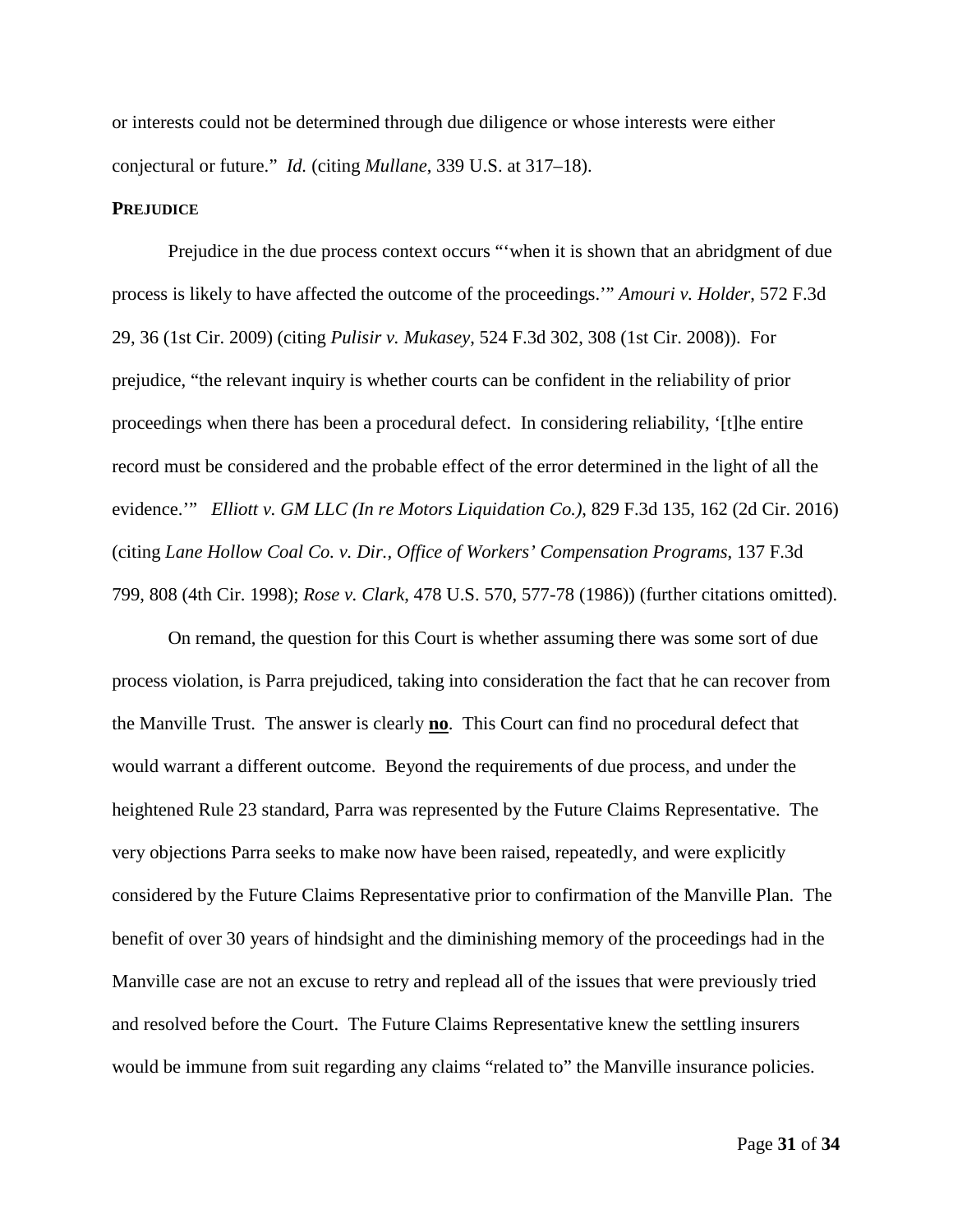To fall within the scope of the 1986 Confirmation Order and channeling injunction, Parra's claims against Marsh have to be "related to" the Manville insurance policies. The Future Claims Representative must have considered that his own clients, the future asbestos claimants, would also be barred from bringing suits "related to" the Manville insurance policies.

Parra argues that even if he recovers from the Manville Trust, he will be prejudiced by a deprivation of his right to pursue independent claims against Marsh. Bogdan's Br. Prejudice 3. Parra argues that deprivation of the right to sue Marsh amounts to a due process violation of service of process, claiming he was deprived of notice and the right to be heard. *Id.* at 4–6. Parra also claims he is deprived of due process on the grounds the injunction unjustly limits the amount he can recover for his injuries. *Id.* at 9–10. Due process does not preserve for time immemorial the right to assert a claim against another individual. This cannot be so or the fundamental discharge injunction in every bankruptcy case would be a due process violation. Additionally, any statute of limitations would amount to a due process violation.

The injunction does not violate Parra's due process rights to notice and an opportunity to be heard. As this Court has already determined, the Manville bankruptcy proceedings satisfied Parra's due process rights to notice and an opportunity to object. Parra was adequately represented by the Future Claims Representative who took into consideration the effect of the settling insurers' order and injunction on the rights of the future claimants.

Further, the injunction does not violate due process by limiting the amount Parra is able to recover on his injury claims. Parra does not have a due process right to recover more than is available for distribution. The *only* reason there is anything to recover for any asbestos plaintiff is the existence of the Manville Trust. The Manville Trust's purpose is to ensure there are funds available for all claimants.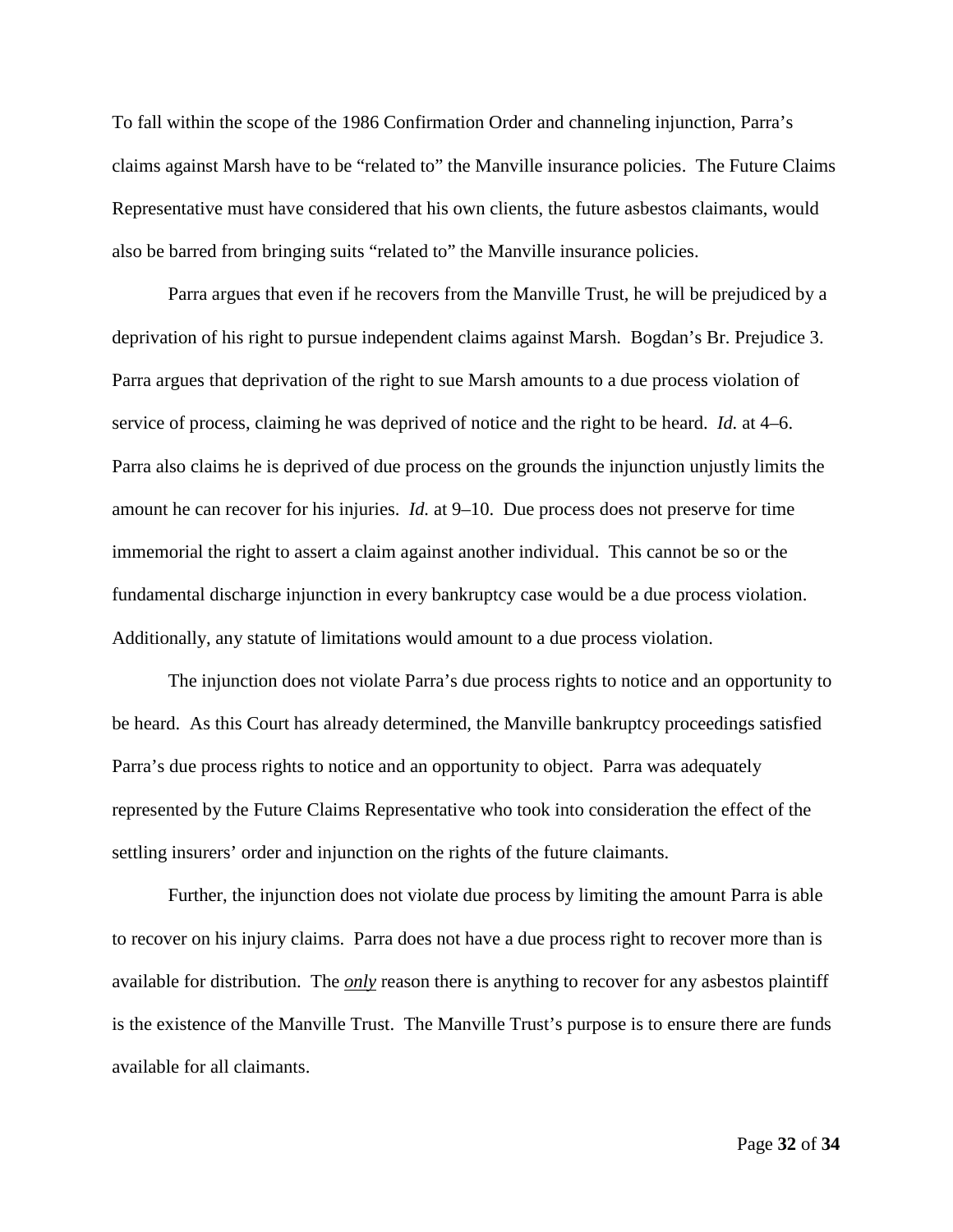The importance of the contribution and settlement of insurers cannot be overstated. The breadth of the problem is so vast—that even 35 years after this case was first filed the Court continues to deal with the aftermath. The only reason Parra has an ability to come to this Court and assert any rights at all against a settling insurer is because this Court created the Manville Trust. That Trust did two things at once: it put money aside for future claimants like Parra so that they would have some recovery instead of none; and it allowed businesses, like Marsh, to continue to operate and not have to shutter their windows. The irony here is that but for the Manville Trust's existence, Parra may have no one to sue at all. If Marsh and all of the other third-party insurers had not settled, Parra may have been left to cover the full cost of his disease entirely on his own. The FCR and the Court knew this and spent countless years—nay decades—working hard to protect Parra specifically, and all future claimants generally. The Manville Trust is the only remedy for Parra; and that there is any remedy for him at all is nothing short of a miracle.

While Parra may not recover as much from the Manville Trust as he would like, it would be unfair to allow him to recover more than other similarly situated claimants. It would also be unfair to permit recovery against a settling insurer in a way that could jeopardize the continuing existence of the Manville Trust, thus, preventing recovery for the dozens, hundreds, or thousands of additional future claimants still yet unknown. As there is no dispute that Parra could submit a claim to the Manville Trust, pursuant to the District Court's questions on remand, this Court finds that Parra does not suffer any prejudice since he is able to recover from the Manville Trust. Parra received due process in every possible respect.